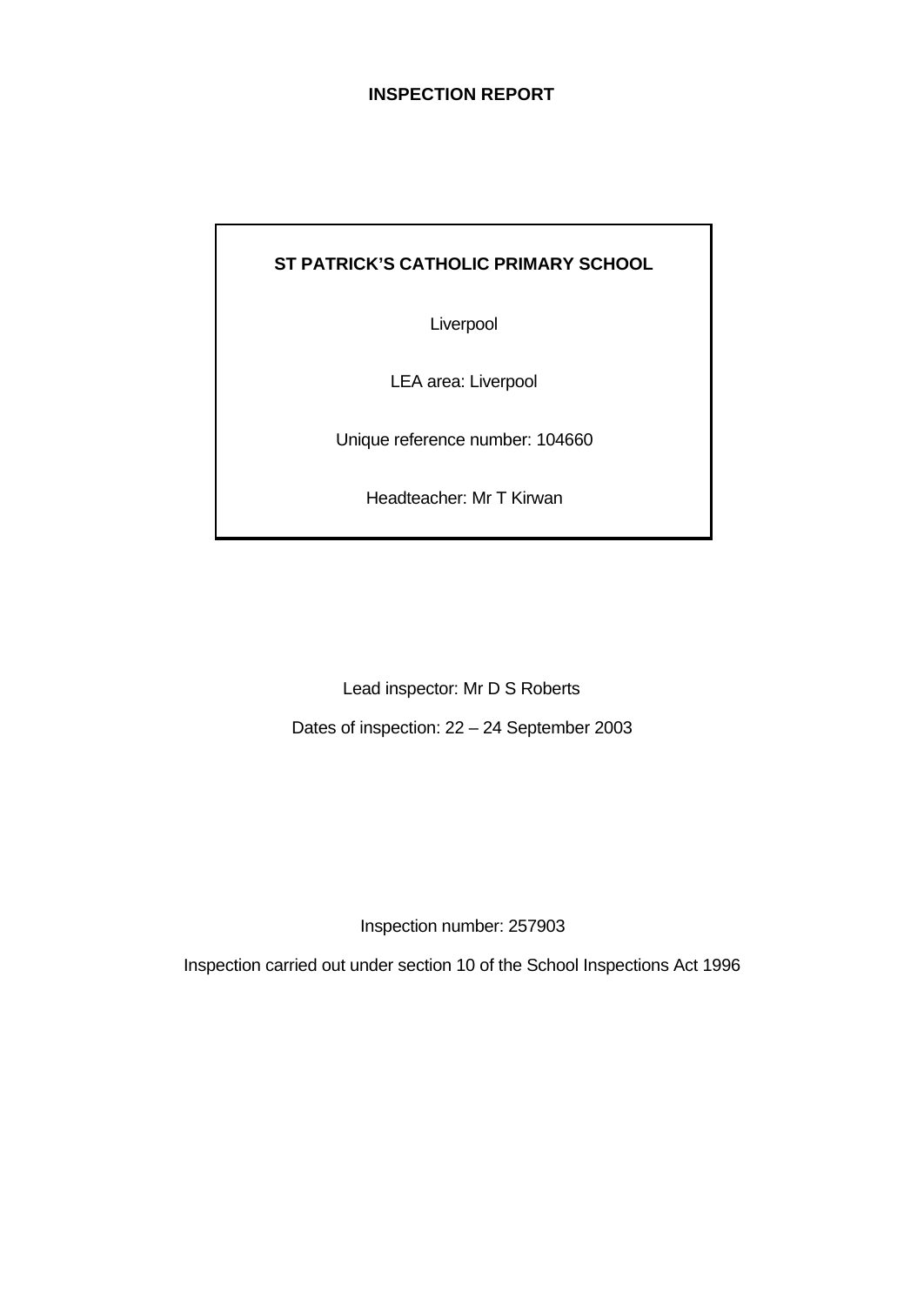# © Crown copyright 2003

This report may be reproduced in whole or in part for non-commercial educational purposes, provided that all extracts quoted are reproduced verbatim without adaptation and on condition that the source and date thereof are stated.

Further copies of this report are obtainable from the school. Under the School Inspections Act 1996, the school must provide a copy of this report and/or its summary free of charge to certain categories of people. A charge not exceeding the full cost of reproduction may be made for any other copies supplied.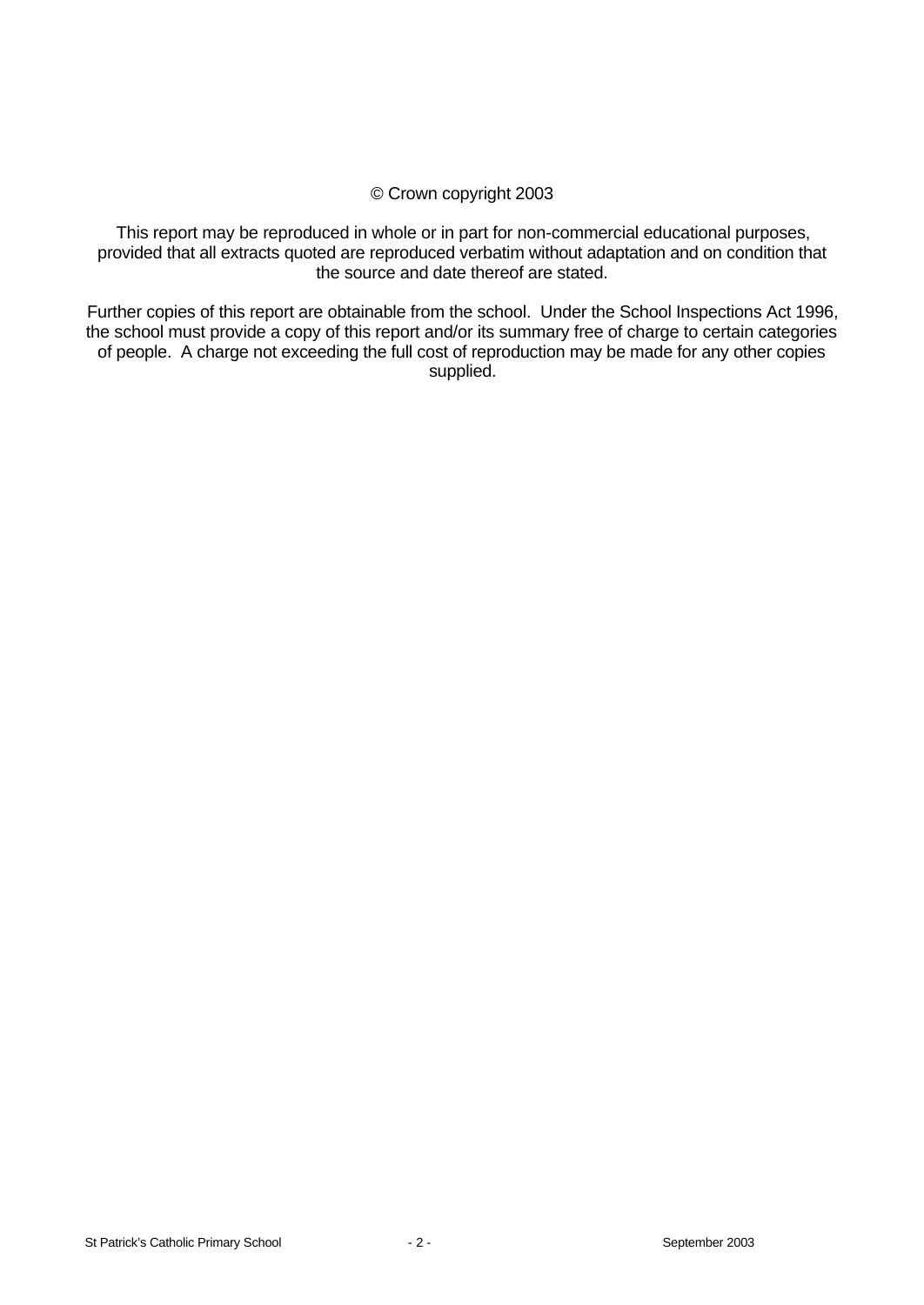# **INFORMATION ABOUT THE SCHOOL**

| Type of school:              | Primary                               |
|------------------------------|---------------------------------------|
| School category:             | Voluntary aided                       |
| Age range of pupils:         | $3 - 11$ years                        |
| Gender of pupils:            | <b>Mixed</b>                          |
| Number on roll:              | 171.5                                 |
| School address:              | <b>Upper Hill Street</b><br>Liverpool |
| Postcode:                    | <b>L8 5UX</b>                         |
| Telephone number:            | 0151 709 1062                         |
| Fax number:                  | 0151 707 9367                         |
| Appropriate authority:       | Governing body                        |
| Name of chair of governors:  | Mr P Devaney                          |
| Date of previous inspection: | 18 May 1998                           |

# **CHARACTERISTICS OF THE SCHOOL**

St Patrick's is a little smaller than the average sized primary school. It provides full-time education for 179 pupils, and part-time education for a further 14 children in the Nursery. The number of pupils on roll has fallen significantly since the last inspection, due to demographic reasons. The school is situated in an area of significant social disadvantage, and benefits from national initiatives such as Excellence in Cities and Education Action Zones. Over 70 per cent of the pupils are entitled to receive free school meals, which is very high compared with the national picture. Children's attainment levels on entry to the Nursery are very low. There is a rich variety of cultures and heritage in the area. Currently, 40 per cent of pupils are from families belonging to minority ethnic groups. Over 10 per cent of pupils speak English as an additional language, which is high compared with most schools.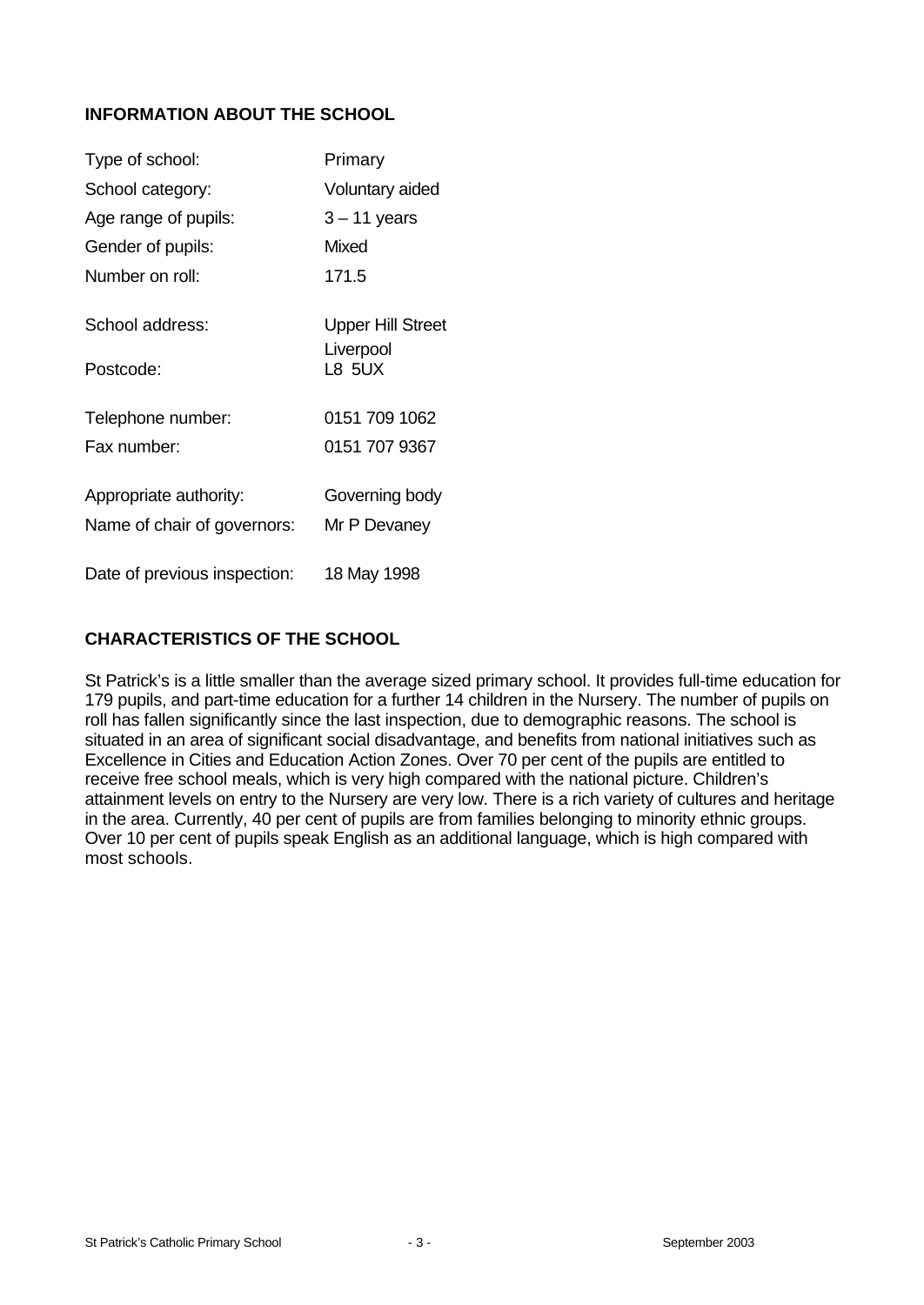# **INFORMATION ABOUT THE INSPECTION TEAM**

| Members of the inspection team |             |                | <b>Subject responsibilities</b>                     |
|--------------------------------|-------------|----------------|-----------------------------------------------------|
| 1743                           | D S Roberts | Lead inspector | English                                             |
|                                |             |                | Science                                             |
|                                |             |                | Information and communication<br>technology         |
|                                |             |                | <b>Music</b>                                        |
|                                |             |                | Areas of learning in the Foundation<br><b>Stage</b> |
|                                |             |                | English as an additional language                   |
| 19669                          | F Kennedy   | Lay inspector  |                                                     |
| 14459                          | G Owen      | Team inspector | <b>Mathematics</b>                                  |
|                                |             |                | Art and design                                      |
|                                |             |                | Design and technology                               |
|                                |             |                | Physical education                                  |
|                                |             |                | Special educational needs                           |
| 17767                          | S Power     | Team inspector | Science                                             |
|                                |             |                | Geography                                           |
|                                |             |                | History                                             |

The inspection contractor was:

Nord Anglia School Inspection Services Strathblane House Ashfield Road **Cheadle Stockport** SK8 1BB

Any concerns or complaints about the inspection or the report should be made initially to the inspection contractor. The procedures are set out in the leaflet *'Complaining about Ofsted Inspections'*, which is available from Ofsted Publications Centre (telephone 07002 637833) or Ofsted's website (www.oftsed.gov.uk).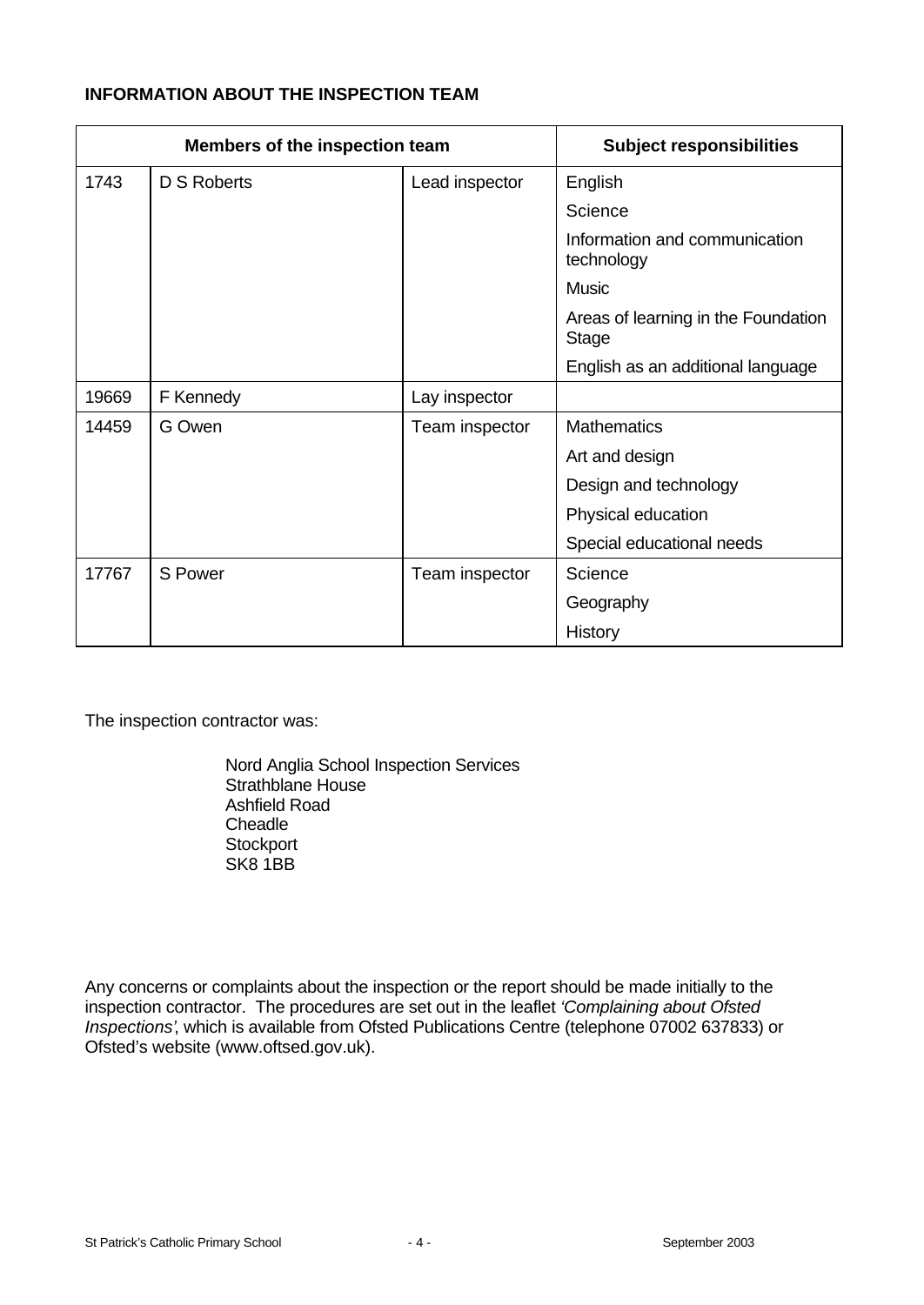# **REPORT CONTENTS**

|                                                                                                                                    | Page |    |
|------------------------------------------------------------------------------------------------------------------------------------|------|----|
| <b>PART A: SUMMARY OF THE REPORT</b>                                                                                               | 6    |    |
| <b>PART B: COMMENTARY ON THE MAIN INSPECTION FINDINGS</b>                                                                          |      |    |
| <b>STANDARDS ACHIEVED BY PUPILS</b>                                                                                                | 8    |    |
| Standards achieved in areas of learning, subjects and courses                                                                      |      |    |
| Pupils' attitudes, values and other personal qualities                                                                             |      |    |
| <b>QUALITY OF EDUCATION PROVIDED BY THE SCHOOL</b>                                                                                 | 11   |    |
| Teaching and learning<br>The curriculum<br>Care, guidance and support<br>Partnership with parents, other schools and the community |      |    |
| <b>LEADERSHIP AND MANAGEMENT</b>                                                                                                   | 17   |    |
| PART C: THE QUALITY OF EDUCATION IN AREAS OF LEARNING,<br><b>SUBJECTS AND COURSES</b>                                              |      |    |
| AREAS OF LEARNING IN THE FOUNDATION STAGE                                                                                          | 19   |    |
| <b>SUBJECTS IN KEY STAGES 1 AND 2</b>                                                                                              |      | 22 |
|                                                                                                                                    |      |    |
| PART D: SUMMARY OF THE MAIN INSPECTION JUDGEMENTS                                                                                  | 30   |    |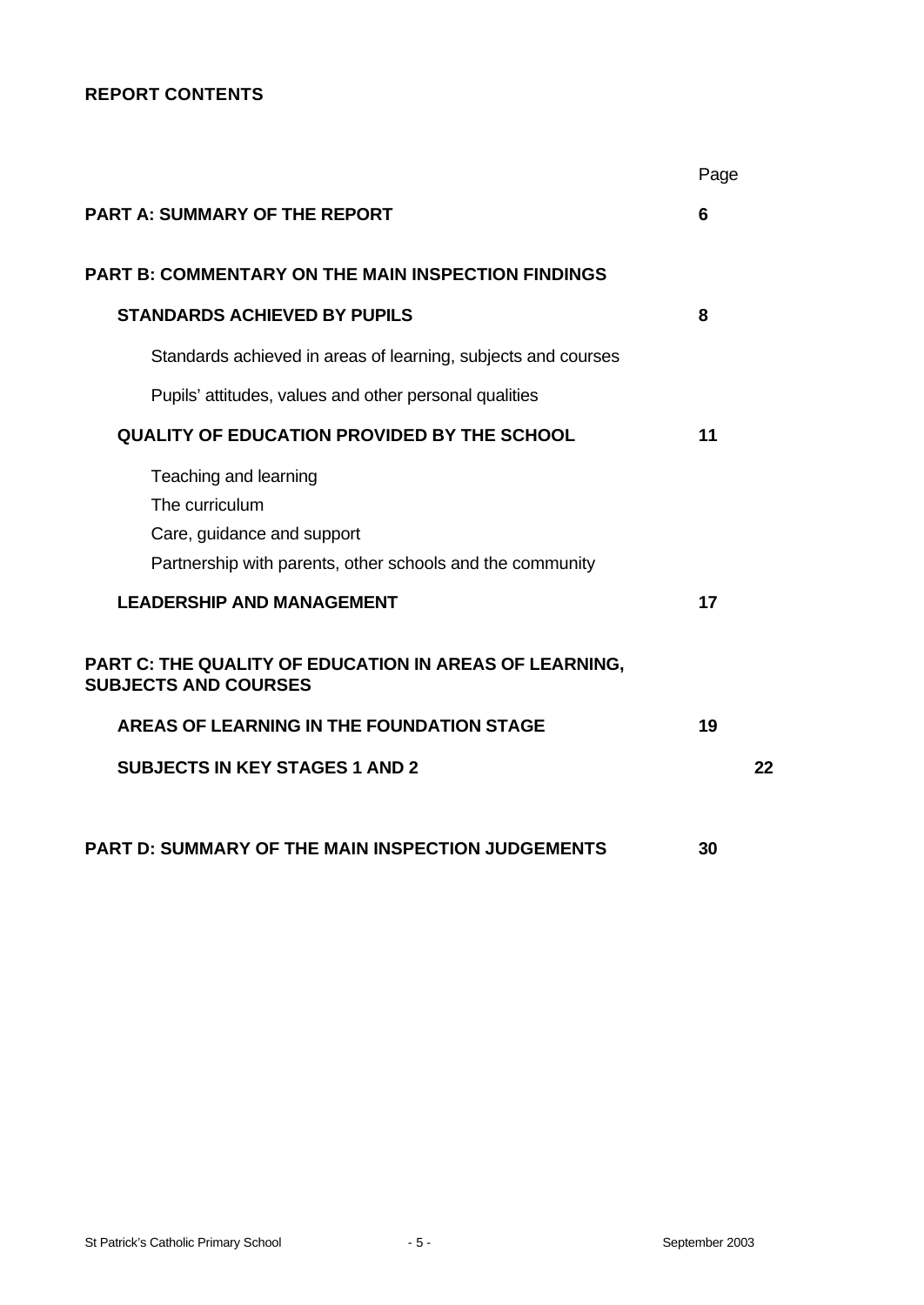# **PART A: SUMMARY OF THE REPORT**

# **OVERALL EVALUATION**

This is a highly effective school, which provides very good value for money. It takes very good care of its pupils, and is very successful in promoting their academic and all-round development. Pupils make very good progress during their time in the school. Most achieve highly in relation to their capabilities and earlier attainment, particularly in the key areas of learning. The school meets the needs of all pupils, ensuring that they are included and involved in all aspects of learning. A welcoming and supportive community is provided, where the Catholic ethos is strongly emphasised. The school is highly regarded by its pupils, their parents and the local community.

# **The school's main strengths and weaknesses are:**

# **Strengths**

- By Year 6, pupils achieve high standards, in relation to their prior attainment, in English, mathematics, science and information and communication technology (ICT).
- Very effective teaching contributes significantly towards pupils' rapid progress in acquiring the key skills of literacy, numeracy and ICT.
- High quality provision in the Nursery, helps children to settle quickly and gives them a very good start to their education.
- A very good curriculum, including excellent opportunities for pupils to participate in sport, is highly successful in meeting the needs of all pupils.
- The quality of leadership and management is of a high calibre.

Weaknesses

- Although provision in mathematics is generally very good, in some classes, insufficient opportunities are created for pupils to use their rapidly increasing mathematical knowledge in everyday situations.
- Some aspects of learning in history and geography are not emphasised sufficiently.

| <b>Results in National</b><br>Curriculum tests at the end |      | similar schools |      |      |
|-----------------------------------------------------------|------|-----------------|------|------|
| of Year 6, compared with:                                 | 2000 | 2001            | 2002 | 2002 |
| English                                                   |      |                 |      |      |
| mathematics                                               | B    |                 |      |      |
| science                                                   |      |                 |      |      |

# **STANDARDS ACHIEVED**

*Key: A - well above average; B – above average; C – average; D – below average; E – well below average Similar schools are those whose pupils attained similarly at the end of Year 2.*

**Starting from a very low baseline, pupils at all levels of attainment make very good progress and generally achieve very well, in relation to their capabilities and earlier attainment, during their time in the school.** Pupils progress very well in the Nursery and Reception classes, achieving the learning goals expected of them in the physical and creative areas of learning, and in their knowledge and understanding of the world. However, overall standards in the key learning areas of communication, language and literacy and children's mathematical development, are clearly below those expected for the children's age by the time they enter Year 1. Pupils make significant progress in Years 1 and 2. By the age of seven, standards in mathematics are appropriate for the pupils' age. Although a clear majority of pupils achieve appropriate standards in reading and writing, overall standards remain below the national picture. By Year 6, standards in all subjects at least match those expected for the pupils' age, and are above the national average in science. In addition, a significant proportion of pupils achieve high standards for their age in aspects of physical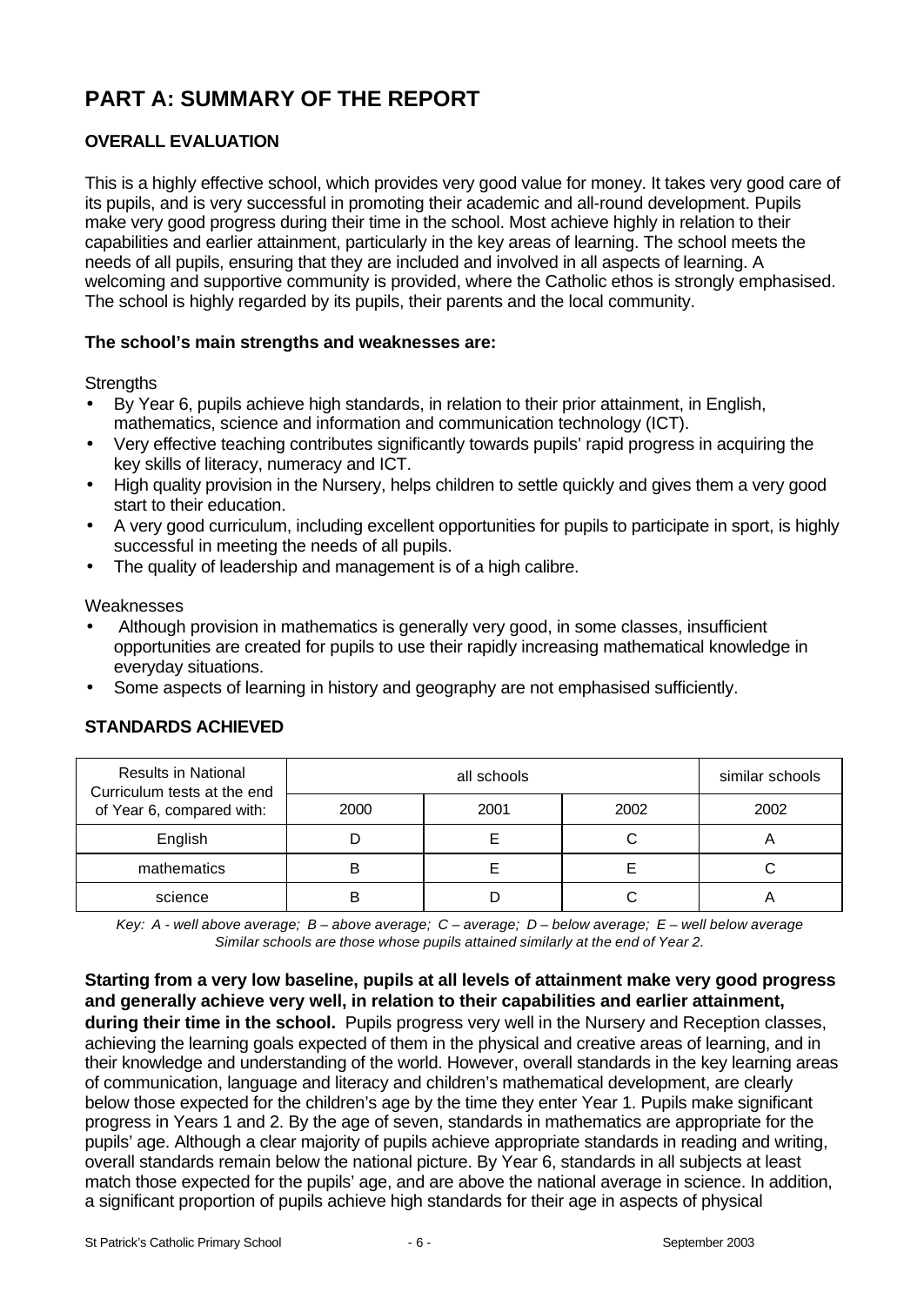education, and some of the work produced in art and design is of very good quality. The significant improvement in mathematics standards since the 2002 national tests is reflected in the national test results for 2003, although comparative information is not yet available.

**By Year 6, pupils have developed very good attitudes to learning.** They are interested, enthusiastic, and take a pride in their work and their achievements. **The spiritual, moral, social and cultural dimensions of their learning are very well developed.** Standards of behaviour are generally very good, and the pupils' attendance is satisfactory overall.

# **QUALITY OF EDUCATION**

**The overall quality of education provided by the school is very good.** The high quality curriculum is very effective in meeting the needs of all pupils. Literacy and numeracy skills are promoted very successfully, and the pupils' learning is extended and enhanced significantly by a wide range of extra-curricular activities. The provision for pupils to engage in challenging sporting activities is outstanding. **The quality of teaching and learning is generally very good, particularly in English, mathematics and ICT.** Highly effective teaching helps children entering the Nursery to settle quickly and work with increasing confidence in the various areas of learning. Throughout the school, pupils make rapid progress in acquiring the key skills of literacy, numeracy and ICT. At all stages of learning and throughout the curriculum, a high level of guidance and support is provided by class teachers, teaching assistants, learning mentors and those providing specialist support for pupils who speak English as an additional language. They plan and work together very effectively to overcome barriers to learning and to support pupils' progress.

#### **LEADERSHIP AND MANAGEMENT**

The quality of leadership and management is of a high calibre. Purposeful and perceptive leadership by the headteacher, co-operating very effectively with the strongly committed governing body, provides clear vision and a determination to succeed. There is also very effective leadership and management by those at all levels of responsibility, who are strongly supported by a hard working staff.

#### **PARENTS' AND PUPILS' VIEWS OF THE SCHOOL**

Parents have a high regard for the school. They value the fact that their children are taught well, make good progress, and enjoy a wide range of extra-curricular opportunities. They have much confidence in the school and feel a strong sense of partnership.

Pupils find lessons interesting and feel that they have to work hard. They appreciate the help that their teachers give them to make progress. A significant number feel that the behaviour of some children is not always as good as it should be.

#### **IMPROVEMENTS NEEDED**

The most important things the school should do to improve are:

- provide more consistent opportunities for pupils to use and apply their increasing mathematical knowledge in everyday situations;
- improve the humanities curriculum further, by placing more emphasis on the development of pupils' enquiry and study skills in history and geography.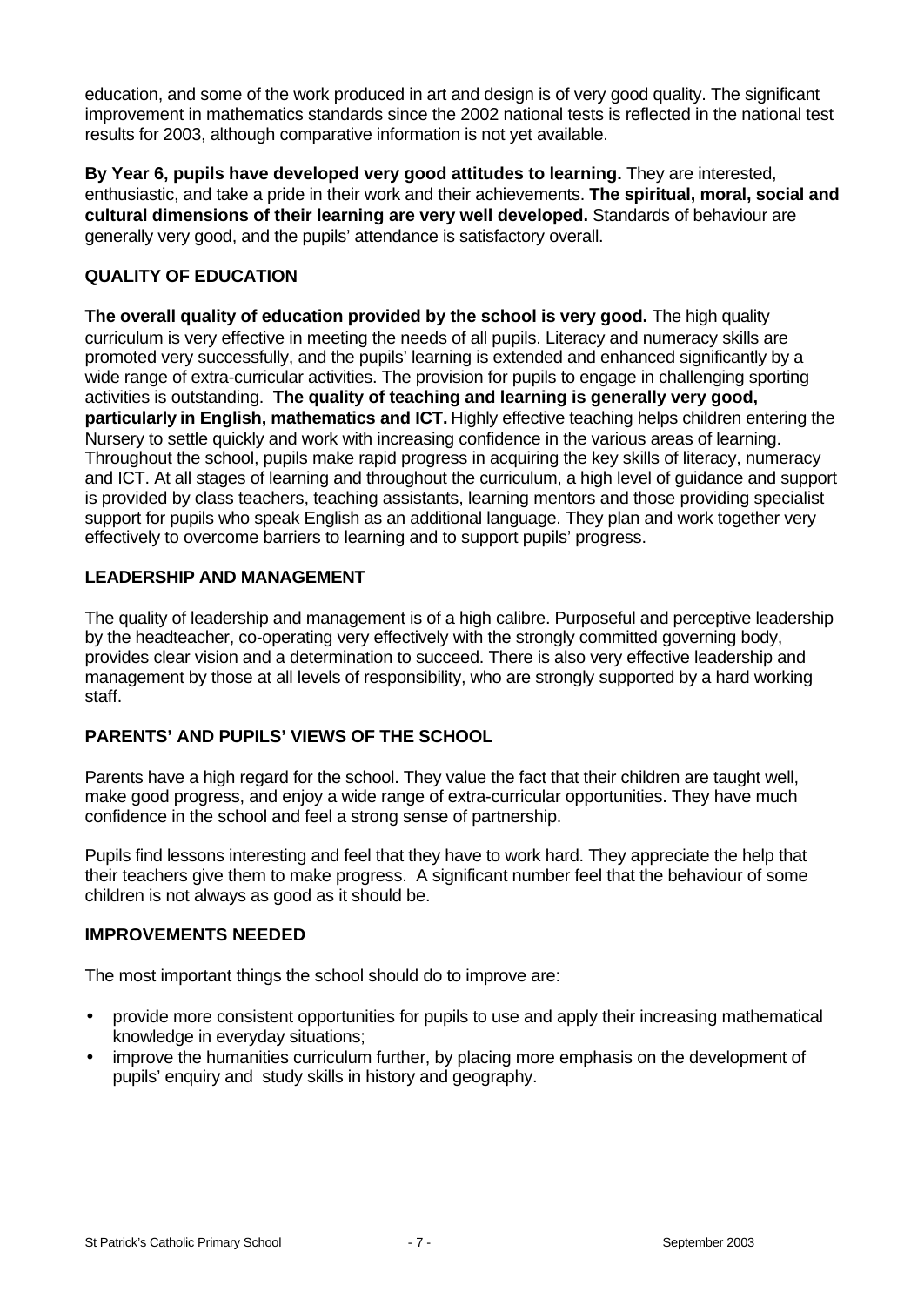# **PART B: COMMENTARY ON THE INSPECTION FINDINGS**

# **STANDARDS ACHIEVED BY PUPILS**

# **Standards achieved in areas of learning and subjects**

**Pupils achieve very good standards in relation to their capabilities and earlier attainment during their time at this school.** The attainment levels of children on entry to the school are generally very low. By the time pupils reach the end of Year 6, standards in all subjects are at least appropriate for the pupils' age. During the last four years, the school's rate of improvement in the core subjects of English, mathematics and science has kept pace with that found nationally. During the same period, there were no consistently significant variations in pupils' performance in terms of gender. Since the last inspection, the school has worked very effectively to improve the achievement of pupils with special educational needs and that of higher attaining pupils. It has also been very successful in improving ICT standards, previously judged to be unsatisfactory.

#### **Main strengths and weaknesses**

- The very good start provided for children in the Nursery helps them to settle quickly and make rapid progress.
- Pupils, at all stages of their education, make good and often very good progress in the core subjects.
- By the end of Year 6, pupils achieve high standards in relation to their prior attainment in English, mathematics, science and ICT.
- By Year 6, standards are at least appropriate for the pupils' age in all subjects, and above the national average in science.
- Pupils requiring additional support and attention make significant progress.

# **Commentary**

1 High quality teaching in the Nursery, which enables children to settle quickly and develop increasing confidence, contributes significantly towards their very good progress during the Foundation Stage. Starting from very low baseline, children make very good progress in all areas of learning. By the time they enter Year 1, most achieve the early learning goals in their physical and creative development and in their knowledge and understanding of the world. Although some achieve appropriate levels in communication, language and literacy and in mathematics, overall standards are clearly below those expected by the time pupils enter Year 1.

#### *Standards in national tests at the end of Year 2 – average point scores in 2002*

| Standards in: | School results | National results |
|---------------|----------------|------------------|
| Reading       | 14.9 (13.5)    | 15.8(15.7)       |
| Writing       | 13.2(12.6)     | 14.4 (14.3)      |
| mathematics   | 15.4 (14.3)    | 16.5(16.2)       |

*There were 35 pupils in the year group. Figures in brackets are for the previous year*

#### *Standards in national tests at the end of Year 6 – average point scores in 2002*

| Standards in:      | School results | National results |
|--------------------|----------------|------------------|
| English            | 27.1(25.1)     | 27.0 (27.0)      |
| <b>Mathematics</b> | 25.0(25.3)     | 26.7 (26.6)      |
| Science            | 28.5 (28.0)    | 28.3 (28.3)      |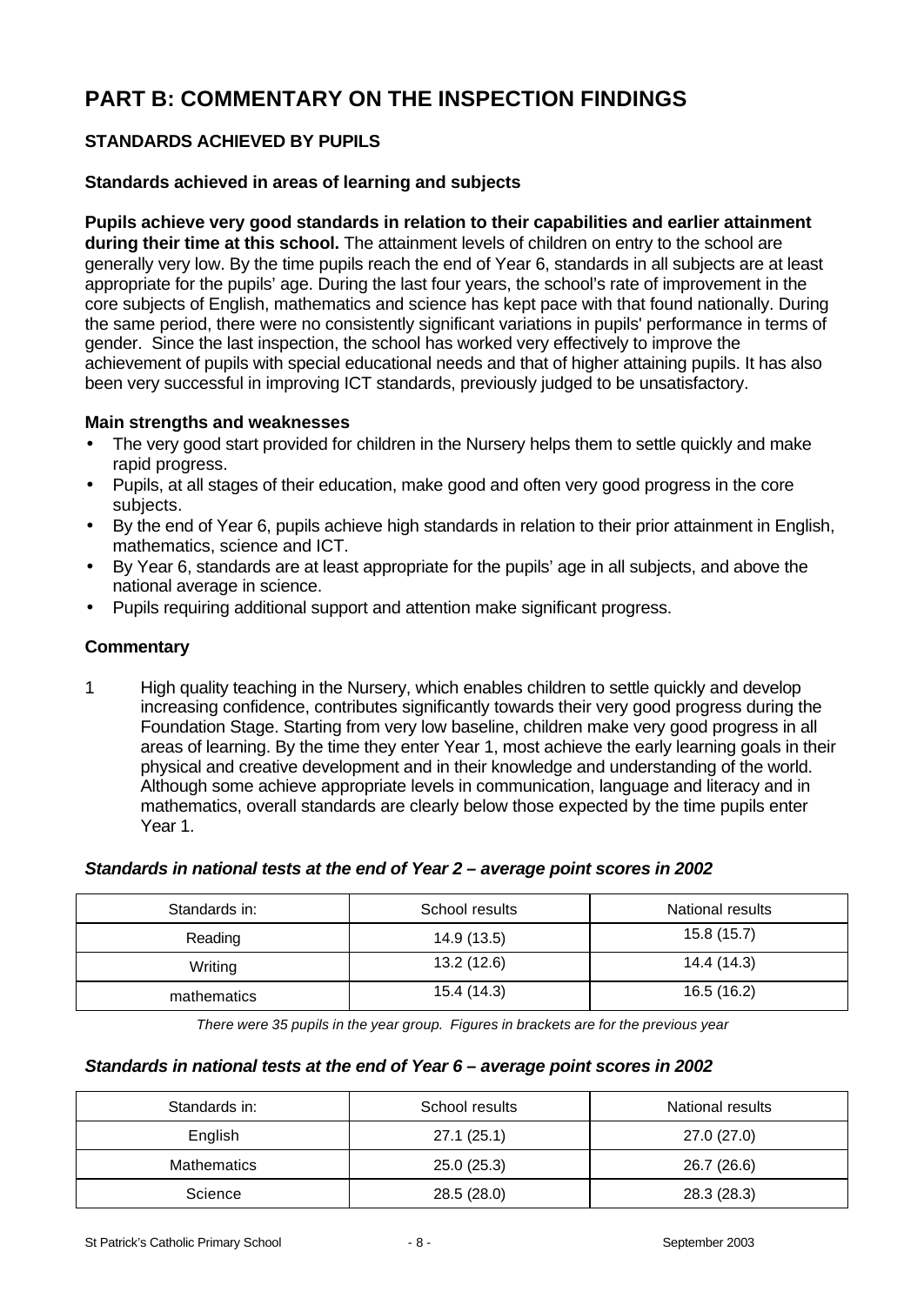*There were 44 pupils in the year group. Figures in brackets are for the previous year*

- 2 At all stages of their education, pupils make good and often very good progress in acquiring the key skills of learning. Teaching in Years 1 and 2 is particularly effective in developing the basic skills of reading, writing, mathematics and ICT. The strong emphasis placed on helping pupils to acquire a good understanding of the sounds which form words, and on number work, provides a good base for the future development of literacy and numeracy skills. Throughout Years 1 and 2, pupils, at all levels of attainment, make good and often very good progress, and a majority of pupils achieve appropriate standards for their age in the key areas of learning. By the age of seven, standards in mathematics are similar to those found nationally. Standards in reading, writing and science, although moving closer to the national picture, are slightly below average. Comparative information, based on the National Curriculum test results for 2002, showed that the pupils' performance at the end of Year 2 was below that found nationally in English and well below in writing and mathematics. However, compared to those in similar schools, the pupils' performance was generally above average, and was well above the average in reading.
- 3 Throughout the school, pupils, at all levels of attainment, make very good progress in English, mathematics, science and ICT. They make particularly good progress in Years 5 and 6, where the teaching, particularly in the core subjects and ICT is of a consistently high quality. This enables pupils to achieve appropriate standards for their age in English and mathematics, and above average standards in science. In ICT, overall standards are appropriate for the pupils' age, and pupils achieve particularly high standards in aspects of the work concerned with using ICT to achieve accurate monitoring and measurement. The pupils use and apply these skills very effectively in most other subjects, particularly science. The inspection picture in English and science is consistent with information provided by national tests results. In the 2002 National Curriculum tests, the performance of pupils in Year 6 matched the national average in English and science, and was well above that of pupils in similar schools. The inspection findings for mathematics present a better picture than the 2002 national test results, but are consistent with those available for 2003, although comparative information is not yet available. They show that 84 per cent of pupils achieved Level 4 and above in mathematics.
- 4 By Year 6, pupils achieve at least appropriate standards for their age in all subjects. Some of the work produced in art and design is of a high quality. Pupils benefit considerably from the expertise of visiting artists, which inspires them to achieve high standards. In physical education, very good extra-curricular opportunities and external expertise help a significant number of pupils to achieve particularly high standards in gymnastics, athletics, games and swimming. As pupils progress from Nursery to Year 6, they make significant progress in developing the key skills of literacy, numeracy and ICT. By the end of their time in the school, these skills are well-developed and contribute very effectively towards the pupils' progress in all areas of the curriculum.
- 5 The achievement of pupils with special educational needs, in relation to their prior attainment, is at least good throughout the school. They make consistent progress towards the targets set in their individual education plans, and benefit greatly from the good levels of support which they receive from class teachers and support staff. The very effective arrangements to identify, support and stimulate particularly gifted pupils, help them to make good progress during their time at the school. Pupils for whom English is an additional language generally make very good progress. Their needs are quickly identified, and they benefit particularly from the specialist input of an Arabic speaker, in addition to the well-structured programme of support provided by class teachers and support staff. Throughout the school, the very effective way in which the particular needs of all pupils, in terms of gender, race, background and level of attainment are met, enables those in all of these categories to make significant progress during their time at the school.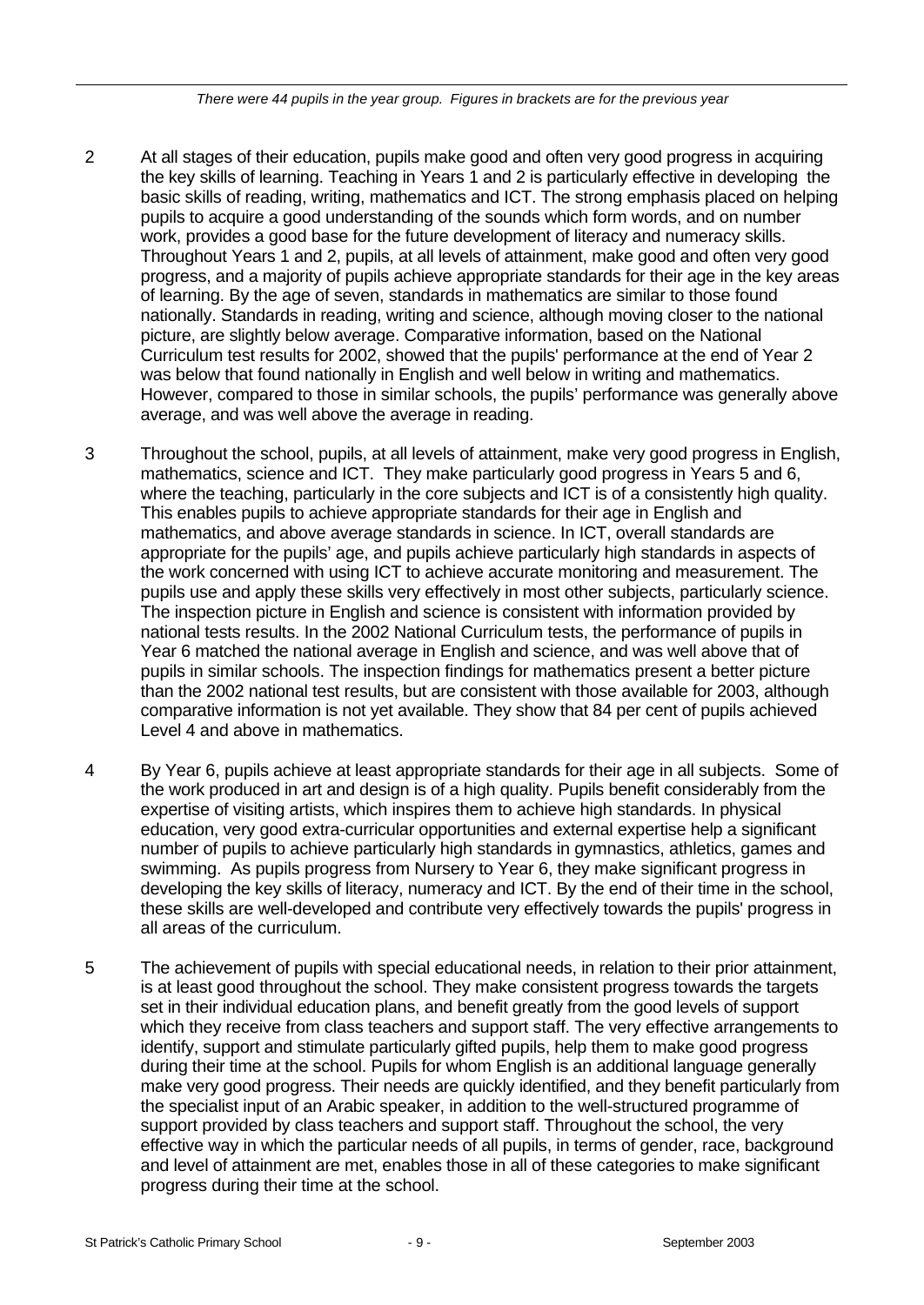# **Pupils' attitudes, values and other personal qualities**

**The pupils demonstrate very good attitudes to learning, and behave very well.** The school is highly successful in promoting their spiritual, moral, social and cultural development.

#### **Main strengths and weaknesses**

- The pupils are highly motivated. They work hard and participate enthusiastically in all school activities.
- The school sets high expectations for behaviour. Pupils respond positively and behaviour throughout the school is of a very good standard.
- The pupils benefit from the close attention given to promoting their spiritual, moral, social and cultural development.
- The school is strongly committed to improving further the pupils' rates of attendance.

- 6 The pupils enjoy school and are very enthusiastic about all school activities. They behave well in lessons, in assembly, in the playground and when moving around the school. Relationships throughout the school are very good. There have been four fixed period exclusions during the past year.
- 7 At the Foundation Stage, in the Nursery and the Reception classes, particular attention is given to promoting the children's personal, social and emotional development. Over time they learn to share equipment, take turns and co-operate sensibly. Activities are well organised, relevant and interesting, offering the children appropriate choices which enable them to develop a measure of independence in their learning.
- 8 In Years 1 to 6, teachers plan stimulating lessons which motivate the pupils to work hard and achieve to the best of their ability. The very good range of extra curricular activities, such as lunchtime and after school clubs, inter-school sports and school productions help to make school fun and strongly support the pupils' personal and social development.
- 9 The school sets high expectations with regard to behaviour. The whole school behaviour policy is well documented and consistently implemented by teachers and support staff. Details of the policy are given to parents at the beginning of the school year. School rules are displayed prominently in many areas of the building, useful reminders of the accepted code of behaviour. The pupils understand the difference between right and wrong. They appreciate the many rewards they are given for positive behaviour, good work and kind, helpful attitudes. The importance of caring for one another is emphasised, in accordance with the Catholic ethos of the school. Respect for others' feelings, values and beliefs is also given high priority. This is reflected in the very high degree of racial harmony which exists within the school community.
- 10 Teachers have a good knowledge and understanding of the cultures represented in the school and in the community. They work in close partnership with numerous community groups to bring visitors into school to enrich the pupils' learning and to help promote their personal, social and cultural development. During a recent multi-cultural week the pupils were introduced to African music, Indian dancing and a wide range of other cultural activities. Educational visits in the locality and further afield are used very effectively to broaden the curriculum, extend the pupils' learning and develop their appreciation of the rich cultural heritage of the city. Visits to the city's two cathedrals, and to places of worship for different faiths, including a mosque and a synagogue, contribute significantly towards the promotion of pupils' spiritual development.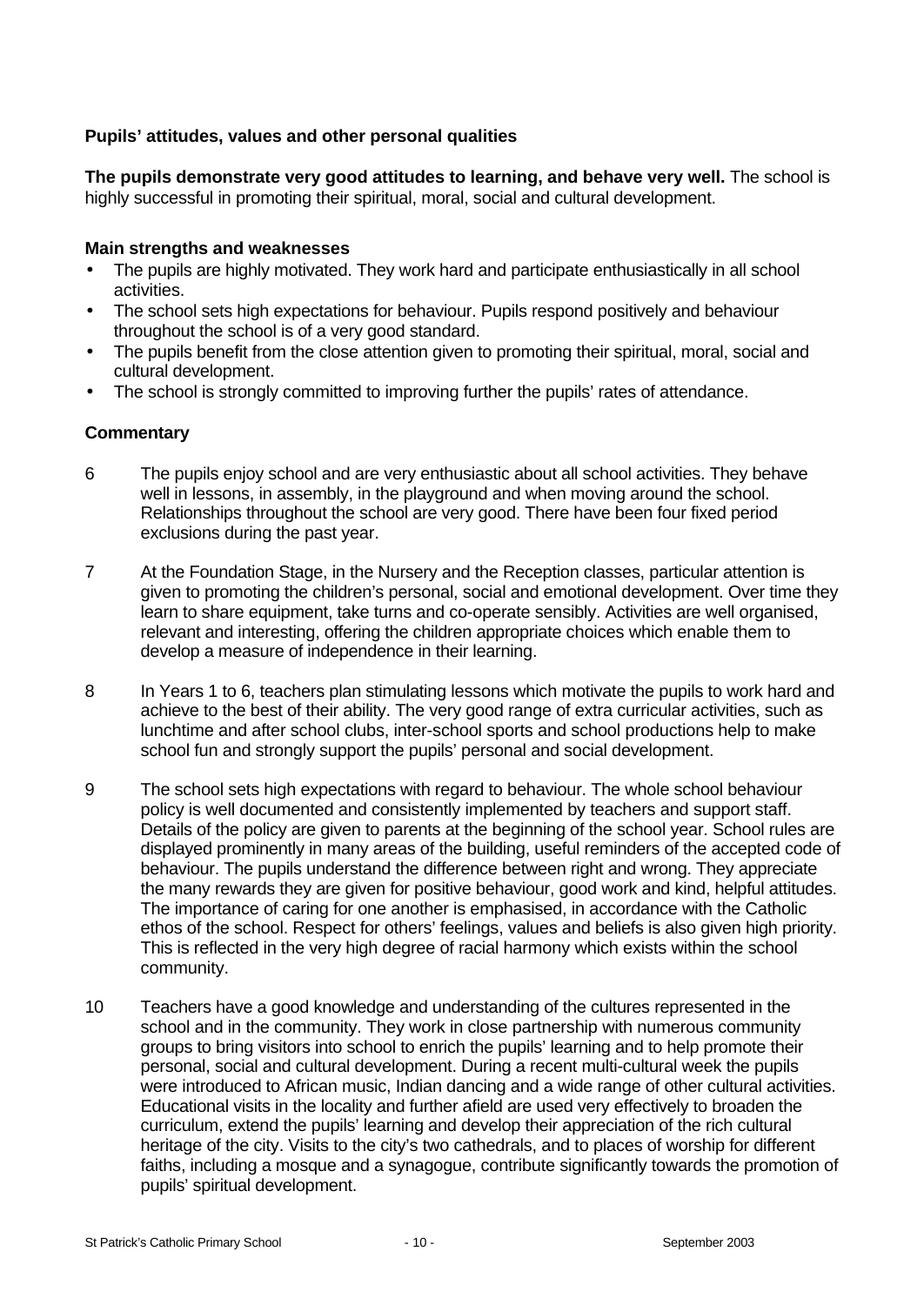11 Procedures for monitoring and improving attendance are very good. With funding from the Education Action Zone initiative the school has been able to introduce a 'first day response' to unexplained absence. This has been successful in raising parents' awareness as to the importance of regular attendance. Attendance is improving steadily and moving closer to the national average for primary schools. The rate of unauthorised absence compares favourably with the national picture. Punctuality has shown good improvement since the time of the last inspection. The vast majority of the pupils now arrive on time in the mornings and lessons start promptly.

#### *Attendance in the latest complete reporting year (%)*

| Authorised absence |     |  |               | Unauthorised absence |  |
|--------------------|-----|--|---------------|----------------------|--|
| School data        | 6.6 |  | School data   |                      |  |
| National data      | 5.4 |  | National data | 0.5                  |  |

| Unauthorised absence |     |  |  |  |
|----------------------|-----|--|--|--|
| School data<br>04    |     |  |  |  |
| National data        | ი 5 |  |  |  |

*The table gives the percentage of half days (sessions) missed through absence for the latest complete reporting year.*

# **Exclusions**

#### *Ethnic background of pupils Exclusions in the last school year*

| Categories used in the Annual School Census         | No of pupils<br>on roll | Number of<br>fixed period<br>exclusions | Number of<br>permanent<br>exclusions |
|-----------------------------------------------------|-------------------------|-----------------------------------------|--------------------------------------|
| White - British                                     | 109                     | 4                                       | 0                                    |
| White - any other White background                  |                         | $\Omega$                                | 0                                    |
| Mixed - White and Black Caribbean                   |                         | $\Omega$                                | 0                                    |
| Mixed – White and Black African                     | 2                       | $\Omega$                                | 0                                    |
| Mixed - White and Asian                             | 3                       | $\Omega$                                | 0                                    |
| Mixed - any other mixed background                  | 2                       | $\Omega$                                | 0                                    |
| Asian or Asian British - Bangladeshi                | 5                       | $\Omega$                                | 0                                    |
| Black or Black British - Caribbean                  | 3                       | $\Omega$                                | $\Omega$                             |
| Black or Black British - African                    | 1                       | $\Omega$                                | 0                                    |
| Black or Black British - any other Black background | 27                      | $\Omega$                                | 0                                    |
| Chinese                                             | 2                       | $\Omega$                                | 0                                    |
| Any other ethnic group                              | 8                       | $\Omega$                                | 0                                    |

*The table gives the number of exclusions, which may be different from the number of pupils excluded.*

# **QUALITY OF EDUCATION PROVIDED BY THE SCHOOL**

# **Teaching and learning**

#### **The quality of teaching and learning is generally very good, particularly in English,**

**mathematics and ICT.** This represents very good progress since the last inspection which found significant weaknesses in the teaching of older pupils. Better teaching contributes significantly towards the continued improvement in pupils' achievement, particularly higher attainers. Pupils, at all levels of attainment, are challenged very effectively, particularly in English, mathematics, science and ICT. Their involvement in assessing their own progress, in relation to individual targets for improvement in English and mathematics, is a very strong feature in the teaching. It gives pupils a very good knowledge of their own learning and makes them determined to achieve the targets which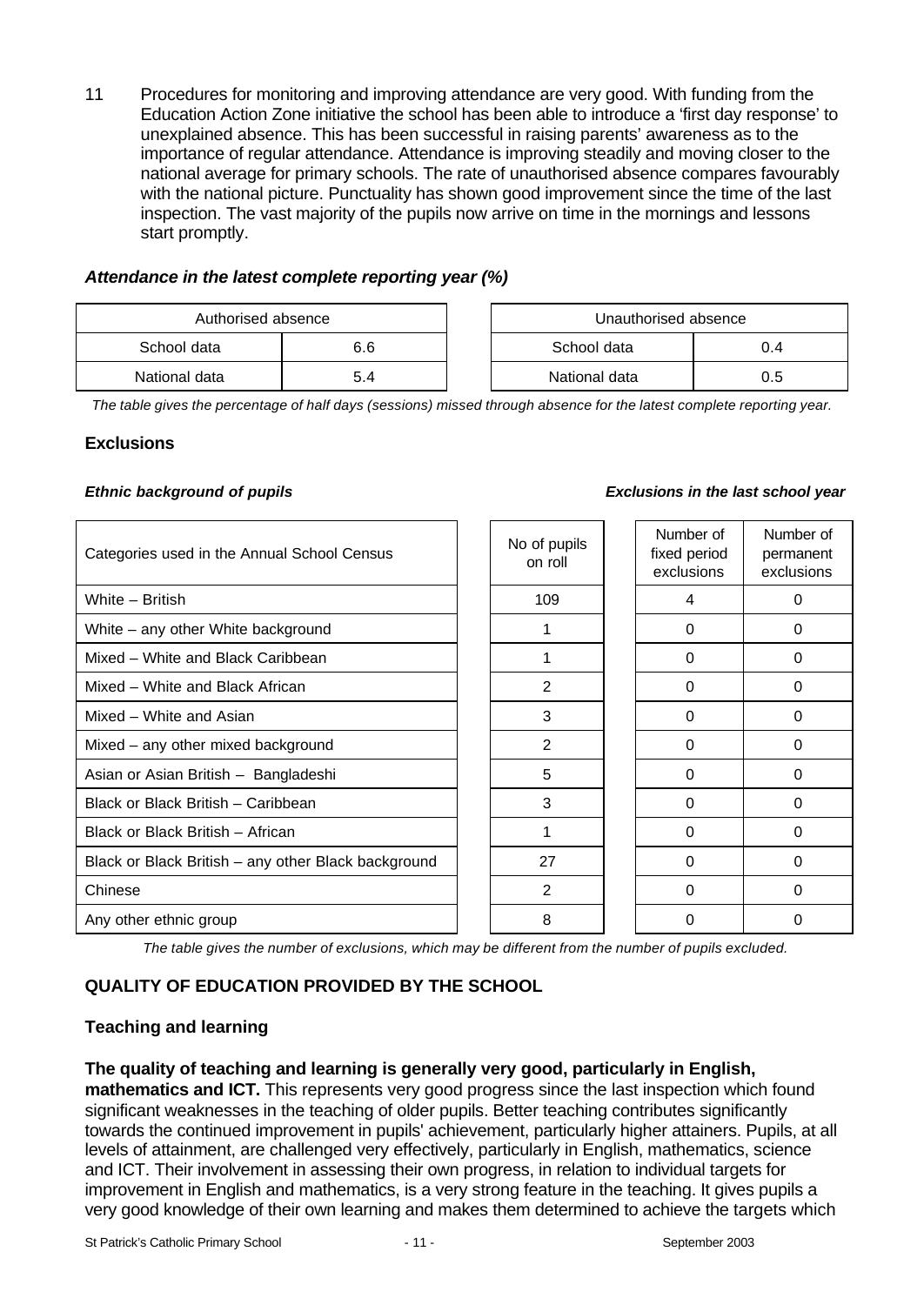they have set for themselves. Throughout the curriculum, teachers achieve a good balance between whole class, group and individual work. This enables pupils to make good progress in learning how to co-operate and work collaboratively, as well as working independently.

# **Main strengths and weaknesses**

- High quality teaching in the Nursery, consistently effective teaching in Years 1 and 2, and highly effective teaching in Years 5 and 6, promotes high standards of achievement.
- English, mathematics, science and ICT are taught particularly well, resulting in very good progress by pupils in these key areas of learning.
- Information from assessment is used very effectively to inform the next stage of teaching and learning and to set individual targets for improvement in English and mathematics.
- Very good work by teaching assistants, contributes significantly towards the good progress made by pupils with special educational needs.
- Very effective teaching of pupils for whom English is an additional language enables pupils to make very good progress during their time in the school.
- Very good classroom management promotes high standards of behaviour.

Areas for development:

- In some classes, insufficient opportunities are created for pupils to use ICT to support their learning in mathematics.
- One of the lessons observed was judged to be poor.

- 12 Very good quality teaching in the Nursery provides children with a very good start to their education and helps them to develop confidence in communicating with other children and adults. It promotes significantly good progress in their personal, social and emotional, as well as academic development. Consistently effective teaching in Year 1 and 2, is particularly effective in providing pupils with a good grasp of the key skills in literacy and numeracy, providing a sound basis for their future learning. Very effective teaching in Years 5 and 6 motivates and inspires older pupils to work hard and achieve their very best, and contributes considerably to the maturity and sense of responsibility demonstrated by most pupils. Teaching is particularly effective in developing the key skills of learning in English, mathematics, science and ICT. Starting from a very low baseline on entry to the school, pupils make very good progress in all of these subjects, and achieve very well in relation to their prior attainment. In English and mathematics, the very good use of guidance provided by the national strategies for literacy and numeracy helps teachers to challenge and extend pupils appropriately, at all levels of attainment. This contributes towards pupils' very good progress in developing literacy and numeracy skills during their time in the school. In science and ICT, thorough planning and very effective use of expertise provided by external sources help teachers to stimulate and extend pupils' learning.
- 13 The very effective use of assessment information is a strong feature in the teaching of English, mathematics, science and ICT. In English and mathematics, this information is used to set individual targets for improvements for pupils throughout the school. These targets are shared with pupils and their parents, and are updated regularly. The pupils benefit from having a better understanding of their own learning, and work hard to achieve the targets set for them.
- 14 Throughout the school, teachers and support staff work together very effectively to meet the needs of all pupils. The highly effective support provided by teaching assistants, for pupils with special educational needs, helps them to make good progress towards the targets set in their individual education plans. Close co-operation between class teachers, teaching assistants and visiting staff contributes towards the very good provision made for pupils for whom English is an addition language.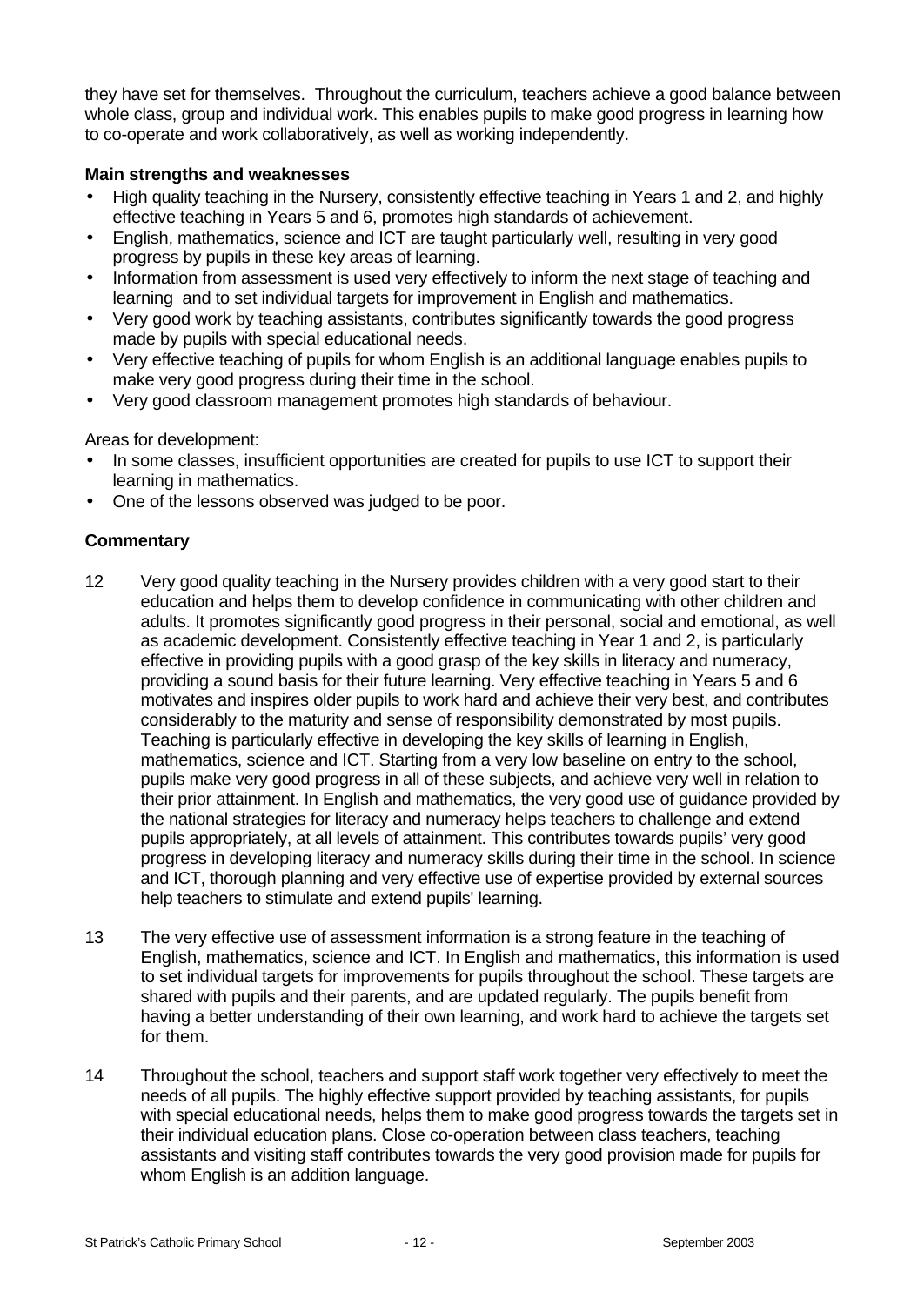- 15 Some teachers make very good use of ICT to support pupils' learning in mathematics. They identify relevant opportunities for its use and plan effectively so that ICT enhances the pupils' learning. However, this is not a consistent feature in all classes, and there is scope for more consistent use of ICT in mathematics throughout the school.
- 16 The quality of teaching was judged to be poor in one lesson. This was in history, which is generally taught satisfactorily. In this particular lesson, weaknesses in the teacher's classroom management skills, and inappropriate learning activities, resulted in pupils losing interest and making very little progress in their learning. This is not at all typical of the teaching in this school, where highly effective classroom management contributes regularly towards very good standards of behaviour and a purposeful atmosphere for learning. Teachers are highly successful in making all pupils feel valued, taking account of their needs in terms of gender, race, prior attainment and background, and this approach increases pupils' confidence and helps them to develop positive attitudes to learning.

#### **Example of outstanding teaching Investigative work, focusing on living things in the environment**

**An excellent lesson in Year 6, focusing on the food chain, illustrated very well the pupils' very positive response to science when work is set in practical contexts. In this carefully planned and very well organised lesson, pupils examined the contents of owl pellets in order to discover what the owl had eaten. Inspirational teaching, finely attuned to individual needs, and drawing very effectively on the expertise of a visiting parks' ranger, captured the full interest and attention of the pupils. They were completely engrossed in the task of examining the owl pellets, and demonstrated considerable awe and wonder at the content, which indicated the owl's prey. Excellent use was made of a digital microscope linked to an interactive whiteboard so that enlarged images could be seen by the whole class. This enhanced the excitement of the learning, and enabled pupils to make very good progress in extending their understanding of the relationship between predator and prey in food chains.**

# *Summary of teaching observed during the inspection in 36 lessons*

| Excellent | Very good | Good     | Satisfactory | Unsatisfactorv | Poor | Very Poor |
|-----------|-----------|----------|--------------|----------------|------|-----------|
| (3%)      | 15 (42%)  | 13 (36%) | (17%)        | (0%)           | (3%) | 0 (0%)    |

*The table gives the number of lessons observed in each of the seven categories used to make judgements about lessons; figures in brackets show percentages where 30 or more lessons are seen.*

# **The curriculum**

**The school provides a very good curriculum.** The areas identified for development by the previous inspection have been addressed very effectively. There is a broad range of opportunities offered that cater for the needs of all pupils. Very strong support is provided for learning outside the classroom and many activities are organised during lunchtimes, as well as before and after school, that enhance the pupils' learning. Resources are good, and teaching and support staff are well qualified to meet the needs of the curriculum. Since the last inspection, considerable improvements have been made to the accommodation and learning environment, which enhance significantly the quality of pupils' learning in and out of the classroom.

#### **Main strengths and weaknesses**

- Very good provision at the Foundation Stage is based firmly on national guidance for the age group.
- The school provides a fully inclusive curriculum, which provides equality of opportunity for all and promotes high achievement by pupils at all levels of attainment.
- Good provision for pupils with special educational needs helps them to make significant progress.
- Very good provision is made for pupils' personal and social education.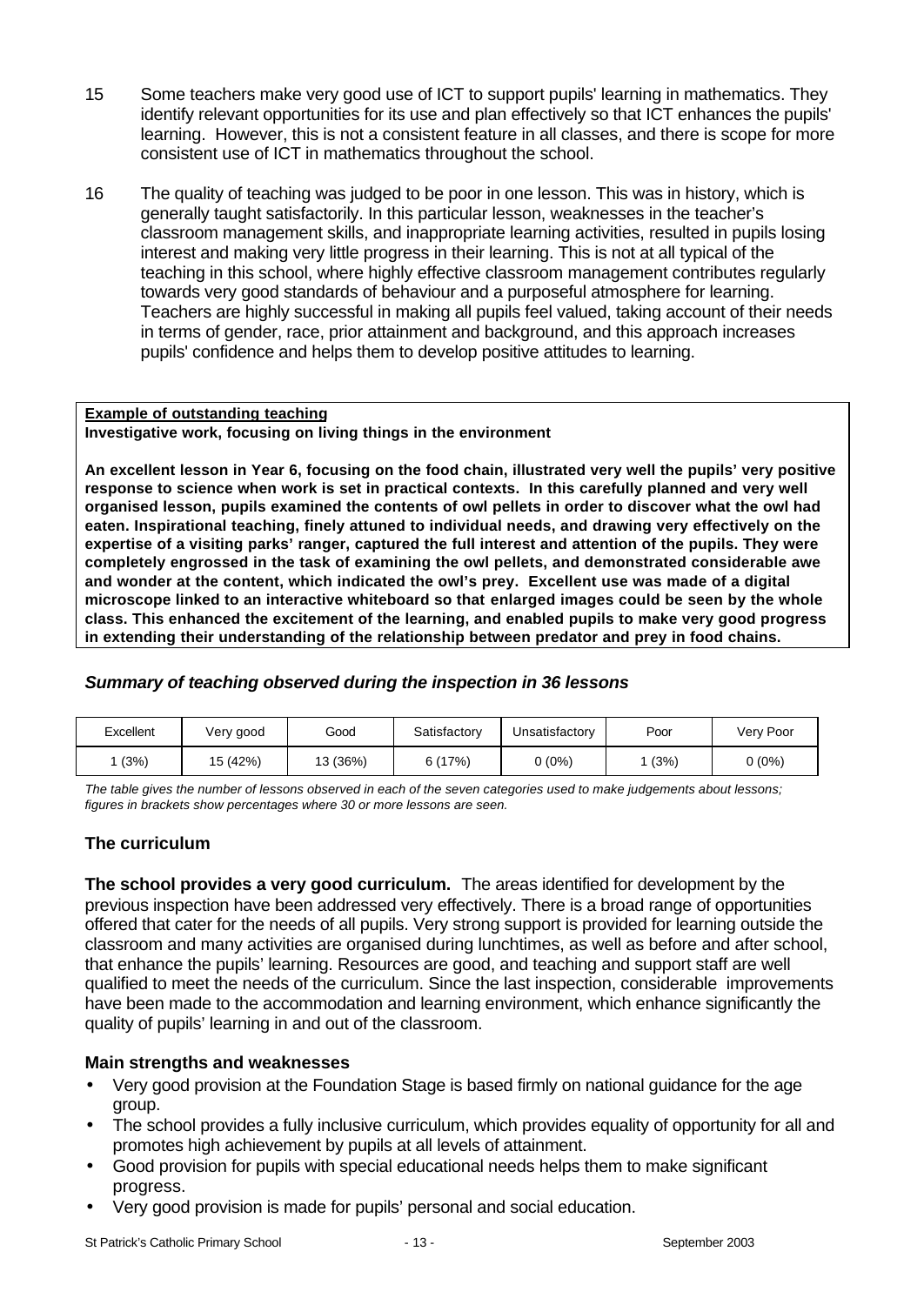- Pupils are very well prepared for the next the next stage of their education.
- High quality provision for pupils' spiritual, moral, social and cultural development.
- Outstanding provision for pupils' participation in sport, recognised by the award of the prestigious Activemark.

Areas for improvement

- Insufficient opportunities are created for pupils to use their increasing mathematical knowledge in everyday situations.
- In the humanities curriculum, insufficient emphasis is placed on developing the pupils' enquiry skills.

- 17 The curriculum for children at the Foundation Stage of their learning, in Nursery and Reception classes, is very well planned, and provides children with a very good start to their education. Strong emphasis is placed on supporting the children's personal, social and emotional development, helping them to settle quickly and work with increasing confidence. The children's development is promoted very successfully in all of the areas of learning, and strong emphasis is placed on helping them to acquire early skills in their language and mathematical development.
- 18 Throughout the school, the curriculum is well planned and structured and very good use is made of assessment information in English and mathematics to set targets for improvements in pupils' learning. The curriculum for these two subjects is based securely on the national strategies for literacy and numeracy. Good use is made of national guidance adapted to meet the needs of all pupils, resulting in very good progress being made throughout the school. There are clear policies and schemes of work in place, providing teachers with useful guidance, ensuring that statutory requirements are met. Each subject is given an appropriate amount of time and teachers and support staff work together very effectively to ensure that all pupils are involved and fully included in all aspects of the curriculum. Pupils for whom English is an additional language are supported very effectively, enabling most to make rapid progress during their time in the school. Since the last inspection, increasing support and attention has contributed to significant improvement in the performance of higher attaining pupils. A structured and well-planned programme of support contributes towards the good progress of particularly gifted pupils.
- 19 Good provision is made for pupils with special educational needs. This represents significant improvement since the previous inspection, when provision was judged to be unsatisfactory. Effective systems have been established for the early identification of specific needs, and provision is monitored on a regular basis. Targets in the pupils' individual education plans are usually specific, realistic and measurable. However, in a minority of the plans, the wording of targets, and the criteria for measuring the pupils' success in achieving them, are not sufficiently clear.
- 20 Provision for personal and social development is very good. Strong emphasis is placed on developing pupils' understanding of the dangers of alcohol and drug misuse, and promoting an understanding of sex education and relationships. The close attention given to encouraging pupils to take an interest in their health was recognised by The Healthy Schools Award, achieved in 2002. Honesty, fairness and respect for truth are consistently reinforced and good behaviour is encouraged on a daily basis by all staff. The school's values are clearly visible around the school and in the mutual respect shown by adults and pupils alike.
- 21 The curriculum prepares pupils very well for the next stage in their education and teachers work closely with staff in receiving schools in order to ensure a smooth transition at the end of Year 6. The excellent provision of opportunities for pupils to participate in extra-curricular activities contributes significantly towards the development of pupils' confidence and self esteem.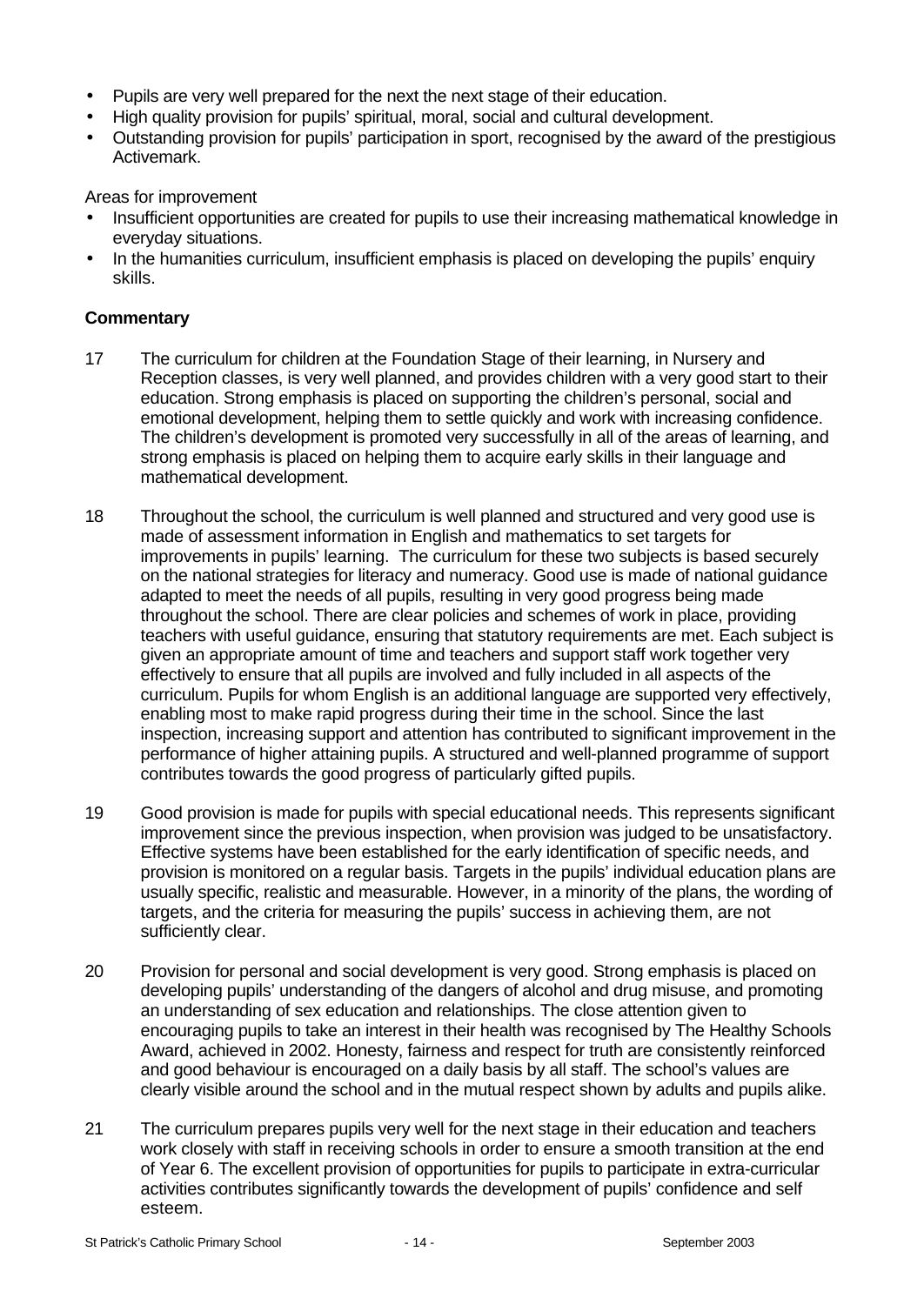- 22 The overall provision made for pupils' spiritual, moral, social and cultural development is of high quality. Good provision is made for their spiritual development, through assemblies and across the curriculum, where pupils often respond with awe and wonder to aspects of the topics they study. During the inspection, a very good example of this was provided during a Year 6 science lesson, when pupils responded with awe and wonder as they examined the contents of owl pellets, using digital microscopes. High quality provision is made for pupils' social and moral development, through learning activities in and out of the school. This contributes towards very good standards of behaviour throughout the school. The pupils' cultural development is promoted very effectively. The rich variety of cultures and heritage in the area is drawn on very effectively by the school, and this contributes considerably towards pupils' very good progress in developing an awareness and appreciation of other cultures as well as their own.
- 23 Standards in mathematics are improving steadily and the school has prioritised the subject in its development plan. Greater attention now needs to be given to providing pupils with challenges that require them to apply their skills in everyday situations. The teaching of information and communication technology has many strengths, but opportunities to support learning in mathematics are not always used to the full, and aspects of data handling are underdeveloped. Provision in the humanities is generally satisfactory, but there is scope in some classes for the curriculum to include more opportunities for pupils to develop their enquiry skills, so that they play a greater part in their own learning.

# **Care, guidance and support**

#### **The school provides a high level of care of its pupils and provides them with very effective support, advice and guidance.**

#### **Main strengths and weaknesses**

- The school provides its pupils with a safe and healthy learning environment.
- Pupils are provided with very good support, advice and guidance.
- Teachers treat all pupils fairly.

- 24 The school provides a very good level of care for its pupils. Child protection procedures are thorough, adhering to clear guidelines provided by the local education authority. The school achieved "Healthy School" status in 2002, for high standards in a number of areas, including personal, social and health education and the school's physical and social environment.
- 25 Very good induction procedures help the youngest children to settle quickly and happily into the Nursery and Reception class routines. Parents are given a wide range of information about the areas of learning for children of this age, and lots of good advice on how to prepare their children for the Foundation Stage of their education. Throughout their time in the school the pupils are provided with very good support and guidance.
- 26 The Christian ethos of the school is central to all of its work. The pupils are taught that they have a responsibility for looking after one another and to treat everyone in the school community with respect, courtesy and fairness. All the adults working in the school provide very good role models for the pupils. They treat them fairly and show great respect for their customs and religious beliefs. In lessons, the pupils are confident in asking and answering questions, secure in the knowledge that their teachers and others will listen to what they say and value their views and ideas.
- 27 The whole school behaviour policy is implemented consistently by teaching and support staff. Emphasis is given, at all times, to rewarding good attitudes and behaviour. A very effective mentoring system exists, to support those pupils who are having difficulties with their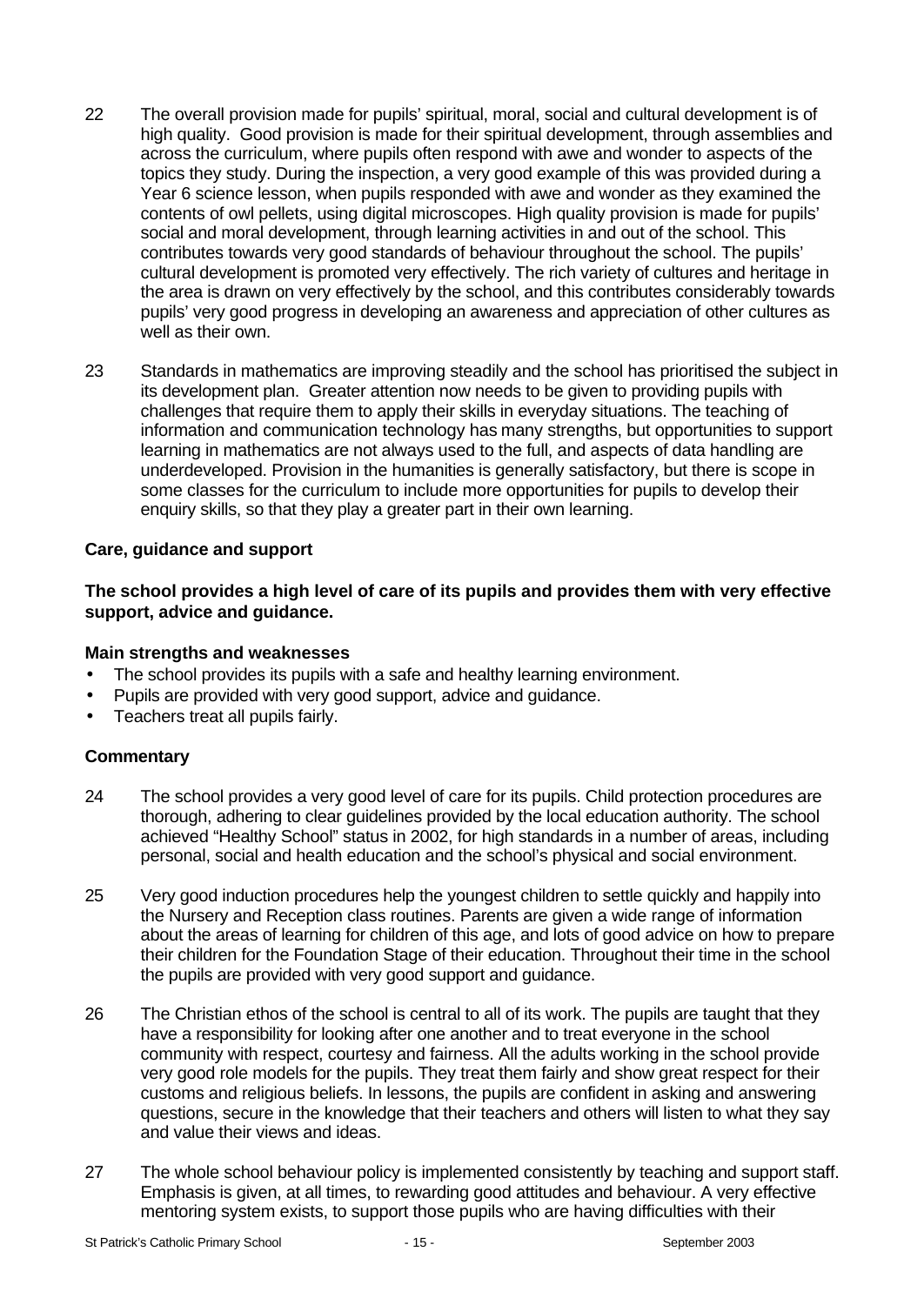behaviour, their work, relationships, problems at home or poor attendance. The mentors liaise closely with the parents and, where necessary, they work with individual pupils in their homes, for example helping with homework and helping to improve concentration and personal organisation. Where poor attendance is proving to be a barrier to learning, the mentors can arrange transport for the pupils to the school's breakfast club which operates every day before school.

28 The "Buddy" system, which pairs Year 3 with Year 6 pupils, is helpful in supporting pupils when they move from the infants to the juniors. The school council is well established and has influenced a number of school improvements, including the provision of better outdoor play facilities. The school won a city wide award last year for a recycling scheme initiated by the school council. All classes, from Year 1 to Year 6, are represented on the council, and two councillors are democratically elected each year to represent the school in Liverpool's schools' parliament.

# **Partnership with parents, other schools and the community**

# **The school has established a very good partnership with parents, other local schools and the community.**

#### **Main strengths and weaknesses**

- The school keeps parents very well informed about the life and work of the school and about their children's standards and progress.
- Parents make a very good contribution to their children's learning.
- The school has established very good links with the local community.
- The school works in close partnership with other local schools.

- 29 The quality of the information provided for parents is very good. Through the prospectus, the governing body's annual report, regular newsletters and general correspondence the parents are kept fully informed with regard to the life and work of the school. The prospectus and the governing body's annual report now comply with statutory requirements.
- 30 A formal parents' evening is held every term, when parents can discuss their children's standards and progress with class teachers. Pupils' annual written reports are helpful and informative and include details of individuals' personal and social development as well as their academic progress. They also contain useful advice for parents as to how they might support their children's learning. In addition to the very detailed annual report, a shorter, interim report is provided for parents half way through the year. This informs parents of their children's progress to date and sets targets for the remainder of the year. The consultation exercise, prior to the inspection, revealed that parents feel comfortable in approaching the school with problems or questions concerning their children and are of the view that the school keeps them well informed in relation to their children's progress.
- 31 At the beginning of the school year, parents are provided with helpful information about the curriculum and timetables for the coming year. During the inspection the parents spoke very positively of the way in which this helps them to support their children's learning. During the year, the school arranges numerous curriculum meetings and courses which help to keep parents well informed about changes in the education system, new teaching methods and national tests. During the inspection, as part of a "Pampering Parents" course, a group of parents produced some magnificent art work, under the direction of a visiting artist. Activities such as these help parents to recognise and nurture their own talents and to gain a knowledge and understanding of how they might use them to enrich their children's learning.
- 32 The school has established very good links with the local community. The Toxteth Educational Trust funds a very wide range of visitors who come into school to work with the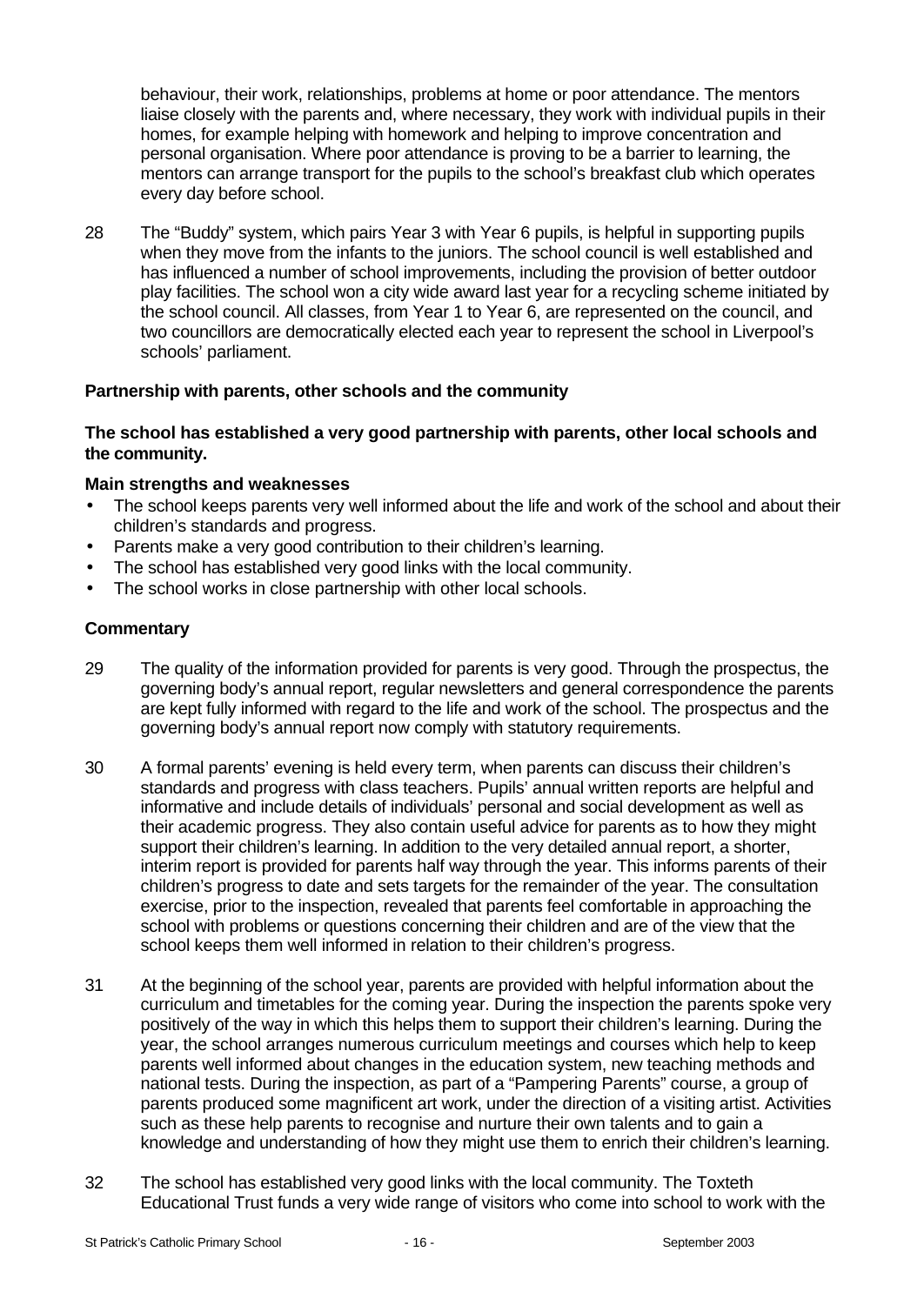pupils. During a recent multi-cultural week, the whole school enjoyed music, dancing, food and cultural activities from many different countries. Events such as these strongly support the pupils' personal, social and cultural development and contribute to the very good relationships that exist throughout the school.

- 33 The school works in close partnership with the secondary schools to which the vast majority of the pupils transfer at the end of Year 6.Various transitional projects are arranged, including a joint residential visit with one of the secondary schools and several other primary schools. A very good scheme has been set up by the Education Action Zone, whereby pupils for whom transfer might prove difficult have the opportunity, before they transfer, to work with pupils from other feeder schools and with secondary school staff.
- 34 As a Beacon school, St Patrick's has many beneficial links with other schools and colleges in the city. Through the Comenius partnership, links have been established with schools in other European countries, including Spain, Italy, Greece, Hungary and Norway. These are extending the pupils' understanding of citizenship and supporting their work in literacy, Spanish, geography and ICT.

# **LEADERSHIP AND MANAGEMENT**

**The quality of leadership and management is of a high calibre.** This means that the school has built effectively on the good picture apparent at the time of the last inspection. Procedures for monitoring teaching and learning have been strengthened, and the role of the governing body in monitoring school performance has been increased significantly. The headteacher, deputy headteacher and governors work very effectively to ensure that all statutory requirements are met. They are strongly committed to, and very successful in providing, an equitable and inclusive school where every child matters.

#### **Main strengths and weaknesses**

- High quality leadership provided by the headteacher.
- Very good leadership by those responsible for key subjects and areas of learning.
- Very effective analysis and use of performance data to identify areas for improvement and take appropriate action.
- Very effective promotion of staff development.
- Knowledgeable and innovative leadership, which draws very effectively on areas of external support.

- 35 The dedicated headteacher co-operates very successfully with the highly committed governing body to provide clear, purposeful leadership. He works hard and very effectively to enable the pupils to achieve high standards and enjoy a rich variety of learning opportunities.
- 36 The very good leadership provided by those responsible for subjects and aspects of the curriculum contributes significantly towards the very good curricular provision made by the school. They play an important part in producing and updating subject policies and schemes of work, which help teachers to set appropriately challenging work for pupils at all levels of attainment. Very good procedures are in place to enable co-ordinators to monitor provision and standards in their subjects, which include regular observation of teaching and learning. Those responsible for leading English, mathematics, science, ICT and the areas of learning at the Foundation Stage have had a particularly positive effect on the pupils' progress and achievement in recent years.
- 37 Highly effective arrangements for analysing performance data from national tests and the school's assessment procedures, produces valuable information about the pupils' potential and their particular needs. This information is used very effectively to set challenging targets for improvements, and to adjust or improve provision of support, according to the needs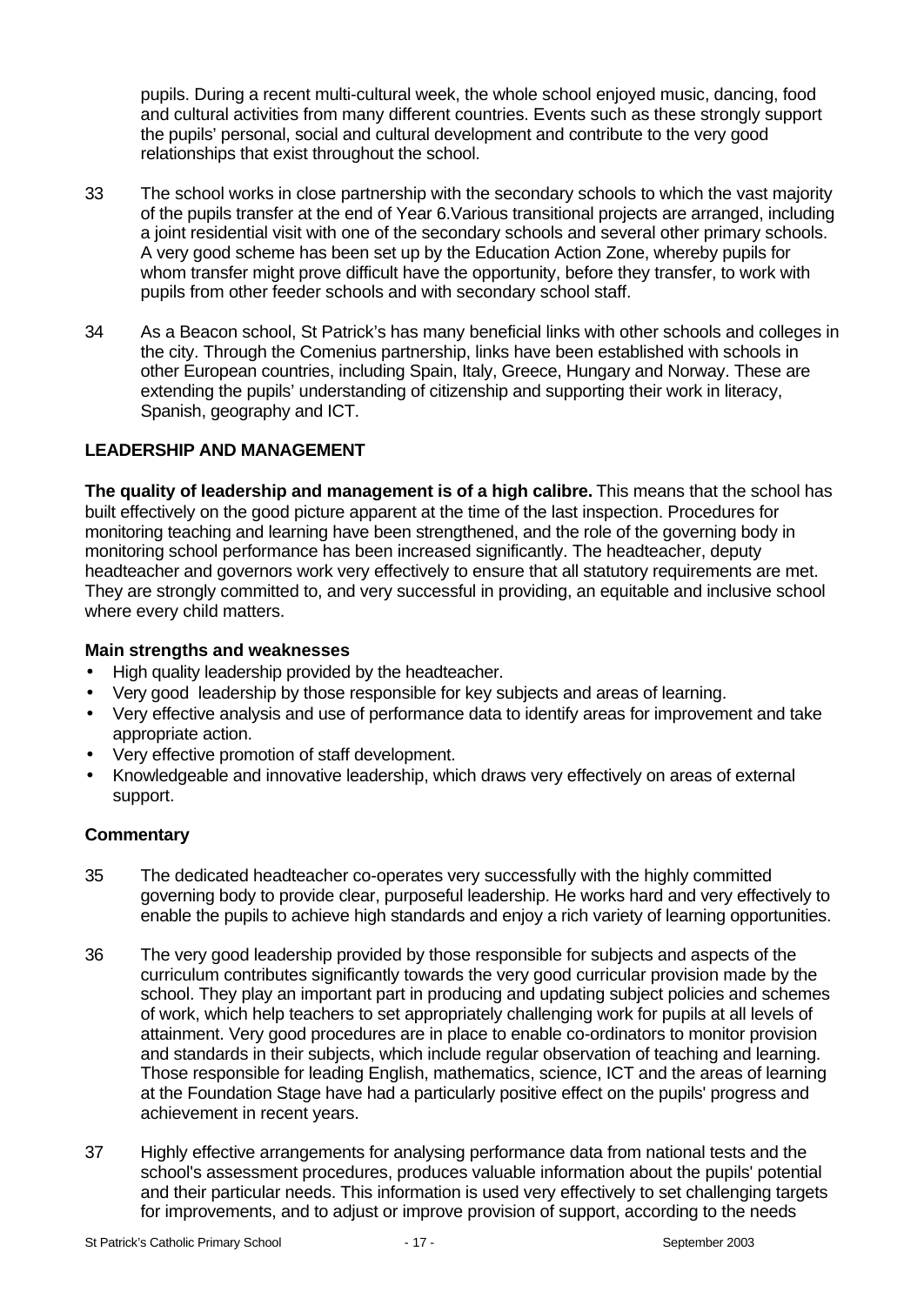identified. Highly effective use is made of information technology to store information and track pupils' progress.

- 38 Very strong emphasis is placed on the professional development of staff. Teachers, support staff and governors are given opportunities to attend relevant training, and there are very effective procedures for supporting the induction of newly qualified teachers and staff who are new to the school, including those training to be teachers. The effectiveness of the school's provision for the latter is reflected by its involvement in initial teacher training at a local college, as an element of the Beacon school initiative. Staff, other than those involved in the teaching of pupils, are highly motivated and take considerable pride in their work. The highly efficient administrative staff work very effectively to monitor spending and ensure efficient financial control, and the high standard of caretaking and cleaning result in a very high level of school maintenance. The school's strong commitment to its staff and pupils was recognised by the award of Investor in People status in 2001.
- 39 The headteacher's very good knowledge and awareness of current educational initiatives and his determination to make the best possible provision for the pupils, has enabled the school to draw on a wide range of funding and support. The considerable improvements made to the external learning environment and play areas illustrates this very effectively. In addition to the well designed outdoor play area and sensory garden for children at the Foundation Stage, playground facilities for children throughout the school have been improved significantly. As well as providing play and sports facilities, the shaded, grassed and planted areas provide additional starting points for learning and create an environment conducive to pupils' social development. Considerable enrichment of curricular provision has been achieved, with increasing support for the particular needs of pupils, and progressive removal of barriers to learning.

#### *Financial information for the year April 2002 to March 2003*

| Income and expenditure $(E)$ |         |  | Balances (£)                   |
|------------------------------|---------|--|--------------------------------|
| Total income                 | 764 372 |  | Balance from previous year     |
| Total expenditure            | 781 858 |  | Balance carried forward to the |
| Expenditure per pupil        | 3688    |  |                                |

| Income and expenditure $(E)$ |         | Balances (£) |                                      |        |
|------------------------------|---------|--------------|--------------------------------------|--------|
| Total income                 | 764 372 |              | Balance from previous year<br>39 960 |        |
| Total expenditure            | 781 858 |              | Balance carried forward to the next  | 22 474 |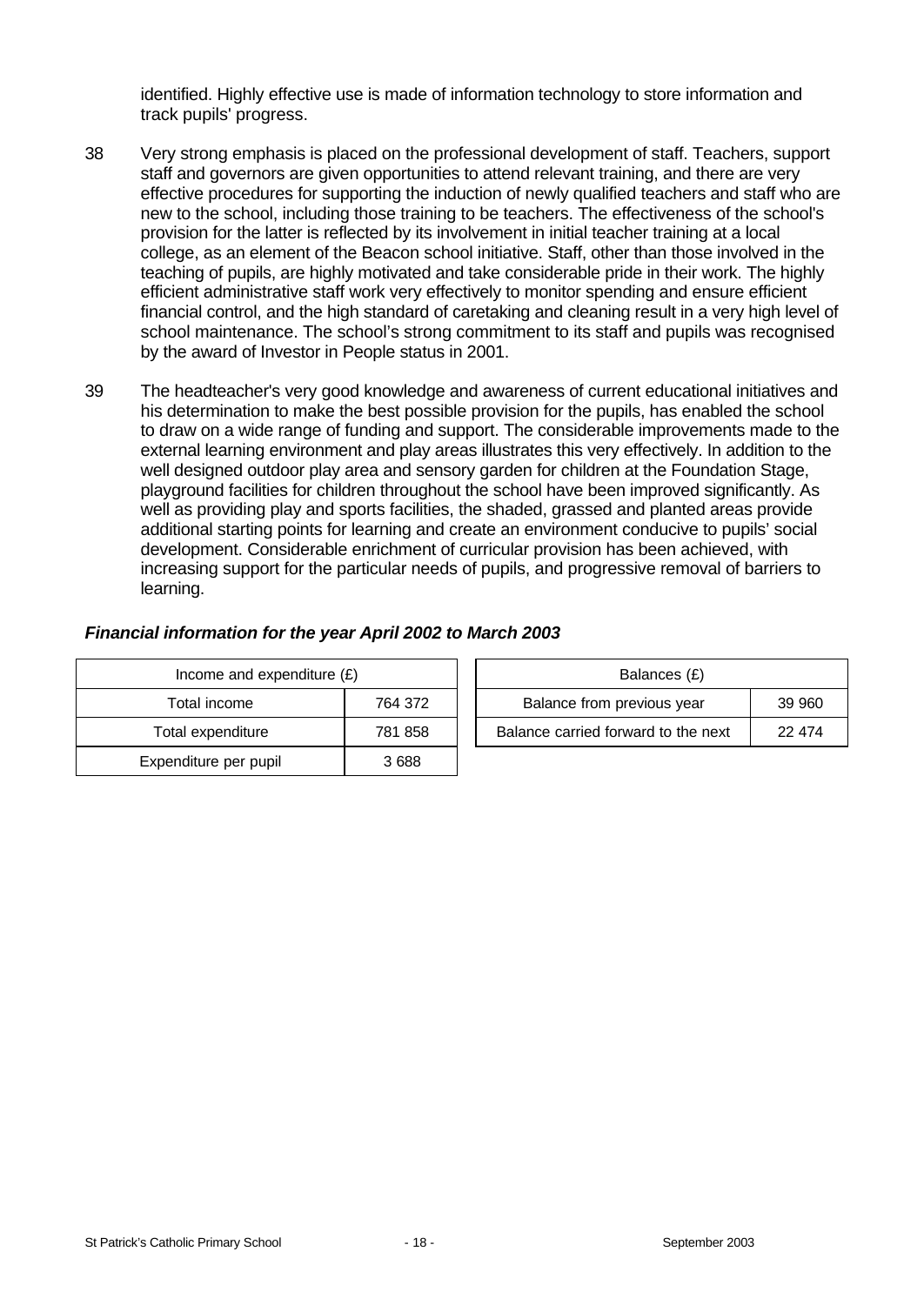# **PART C: THE QUALITY OF EDUCATION IN AREAS OF LEARNING, SUBJECTS AND COURSES**

# **AREAS OF LEARNING IN THE FOUNDATION STAGE**

**The school makes very good provision for children at the Foundation Stage**, having built successfully on the good picture reported at the previous inspection. Starting from a very low baseline on entry to the Nursery, most children make very good progress in all areas of learning during their time in the Nursery and Reception classes, although overall standards remain below those expected by the time pupils enter Year 1. In all areas of learning, the particular needs of children, in terms of gender, race, level of attainment and background are met very effectively. The highly effective leadership and management provided by Foundation Stage co-ordinator contributes very effectively towards the provision in all areas of learning.

# **PERSONAL, SOCIAL AND EMOTIONAL DEVELOPMENT**

Provision for pupil' personal, social and emotional development is **very good.**

#### **Main strengths and weaknesses**

- Good induction procedures.
- Very skilful teaching.
- A supportive caring atmosphere.
- Very good progress by children from very low baseline.

#### **Commentary**

40 Good induction procedures enable newly arrived children to settle quickly to the routines of school life. Very skilful teaching in the Nursery gives children a very good start to their education. They make rapid progress in learning how to share and take turns and to cooperate with others. The supportive caring atmosphere helps children to develop confidence. They become increasingly considerate of others, and friendly and open with each other. The high level of support provided by teachers and support staff ensures that all children are included and involved in all aspects of the curriculum. Children with special educational needs are well supported and those for whom English is an additional language receive close attention. Although an increasing number of children are able to work independently for sustained periods, many find this difficult and become distracted without regular input from the teaching staff. The very good provision made for children's personal, social and emotional development, including high quality teaching, enables children to make very good progress from a very low baseline. By the time children enter Year 1, many have achieved appropriately for their age, although overall standards remain just below those expected for the children's age.

#### **COMMUNICATION, LANGUAGE AND LITERACY**

# **Very good provision is made for the development of children's communication, language and literacy.**

#### **Main strengths and weaknesses**

- Very good use of assessment information.
- A learning environment which provides many starting points for language development.
- Very effective co-operation between teachers and support staff.
- Strong emphasis placed on developing a love of books.
- Very effective teaching, particularly in the Nursery.
- Some staff are not entirely confident in supporting children's learning during role-play activities.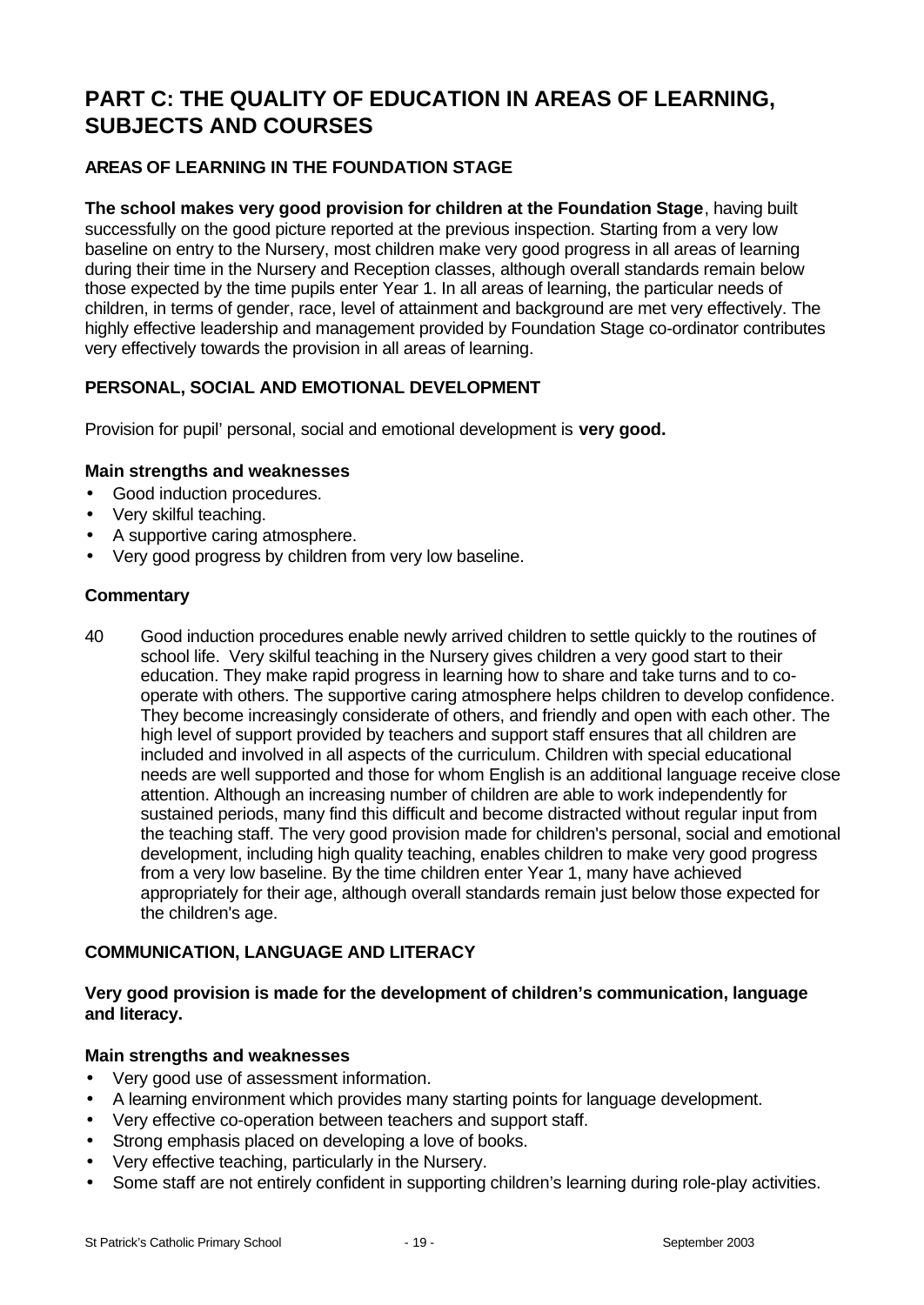# **Commentary**

- 41 From an early stage, assessment information is used very effectively to inform planning, so that work to develop children's language skills is matched appropriately to their needs. A rich learning environment stimulates children's curiosity and provides many useful starting points for discussion between children and adults, which extends their communication skills. Very effective co-operation between teachers and teaching assistants provides a high level of support, which is generally very effective in promoting the early language development of children at different levels of attainment. Strong emphasis is placed on developing children's love of books through skilful story telling and providing comfortable reading areas. By the time they enter Year 1, most children achieve very good standards in relation to their prior attainment. An increasing proportion of children achieve the appropriate learning goals by the time they enter Year 1, but overall standards are clearly below those expected for their age.
- 42 The teaching is very effective, particularly in the Nursery, and is highly successful in developing children's willingness to talk and begin to communicate with others. A weakness in the teaching is that some of the Foundation staff are not entirely effective in supporting and extending children's thinking and learning during role-play activities.

#### **MATHEMATICAL DEVELOPMENT**

#### **Provision in mathematical development is very effective in supporting children's progress.**

#### **Main strengths**

- Children benefit from a variety of practical learning activities.
- Well-planned use of ICT to support learning.
- Very effective teaching.

#### **Commentary**

- 43 Many opportunities are created for children to experience two and three-dimensional shapes and to empty and fill containers in the well-resourced sand and water area. These activities help them to consider size, shape and position and help them to extend their mathematical vocabulary. The regular use of plastic money as part of role-play activities enables children to become aware of the value of coins. As children progress, increasing opportunities for them to engage in activities which include matching, sorting, ordering and sequencing various items extend children's understanding of number significantly. Regular, well-planned use of computer programs increases children's ideas about shapes.
- 44 Very effective teaching achieves a good balance between whole-class, group and individual work. Teachers are very successful in meeting the needs of children at different levels of attainment. These are important factors in children's high levels of achievement in relation to their prior attainment. By the time they enter Year 1, an increasing proportion of children achieve the appropriate early learning goals, but overall standards remain below those expected for their age.

#### **KNOWLEDGE AND UNDERSTANDING OF THE WORLD**

#### **Provision for developing children's knowledge and understanding of the world is very good.**

#### **Main strengths**

- Good opportunities for children to learn about their environment and the community.
- Very effective use of ICT.
- Very effective teaching.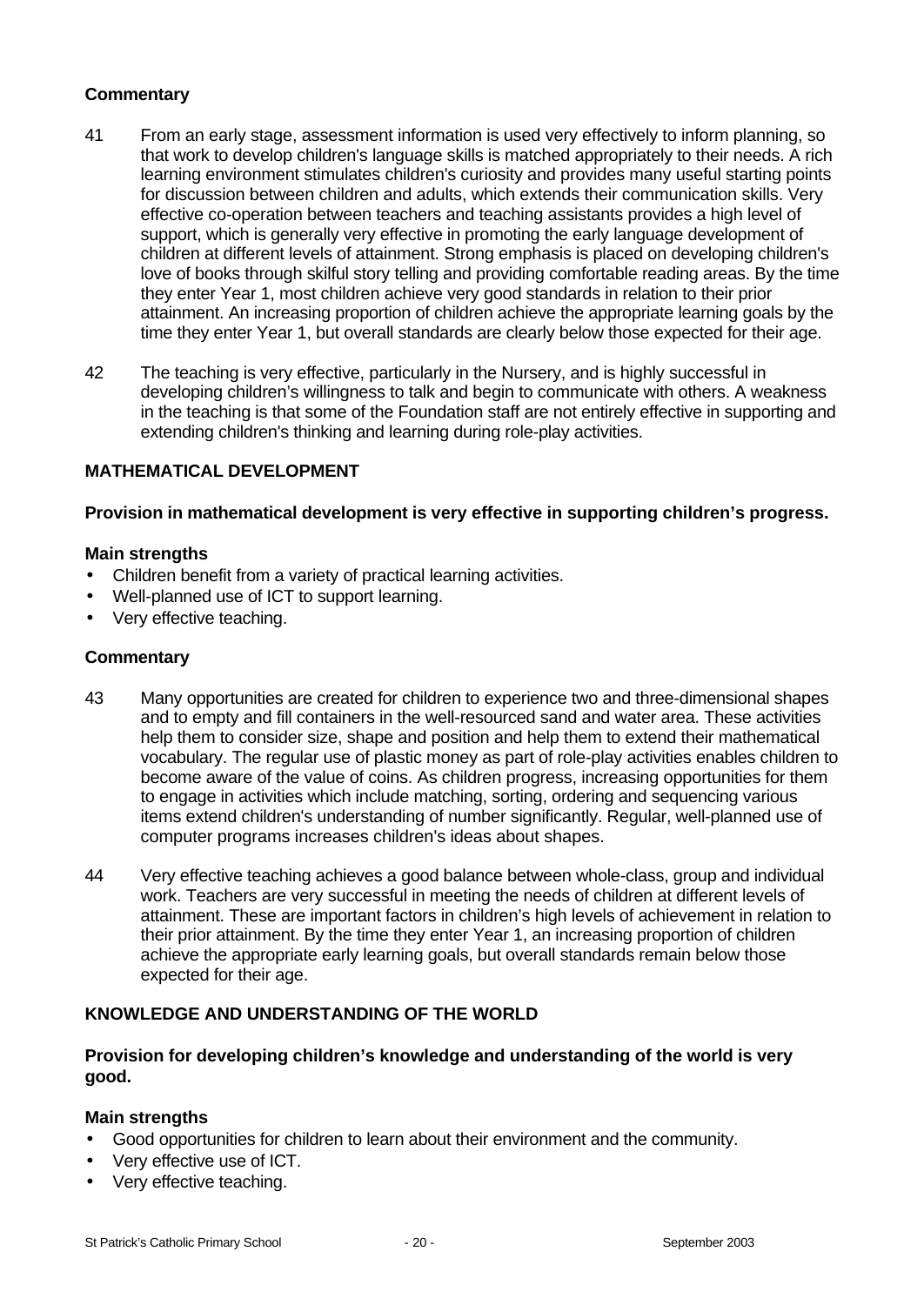# **Commentary**

45 Very good opportunities are created for children to learn about their environment and people within the community. The skilful use of pictures to stimulate interest and discussion in whole-class situations and good use of opportunities in more informal situations, such as outdoor learning, contribute effectively to children's progress. During one outdoor session, for example, the children's attention was drawn to a particularly clear view of the nearby Liverpool Anglican Cathedral, explaining its importance in simple terms. Good use is made of a wide range of construction toys and, as children progress, increasing time is given for them to design and make their own models and find out how things work. Very effective use is made of ICT, helping children to develop early skills in using the mouse to access and move pictures and words on the screen, and to work through well-selected programs. The teaching is very effective. It contributes towards the development of children's language and mathematical skills, as well as extending their knowledge and understanding of the world. Children are on course to achieve appropriate learning goals by the time they enter Year 1.

# **PHYSICAL DEVELOPMENT**

#### **Provision in physical development is very effective in promoting children's progress.**

#### **Main strengths**

- Indoor and outdoor provision is good.
- Well-planned learning activities to develop manipulative skills.
- Very good co-operation between teachers and support staff.

#### **Commentary**

- 46 Indoor and outdoor provision is good, enabling children to make increasing progress in developing good balance and control of their bodies and to use space well. The development of an attractive, well thought out outdoor play area is a significant improvement in provision since the last inspection. Teachers use it effectively to extend children's physical development, through a variety of teacher and child initiated activities. Indoors, well-planned learning activities help children to handle small tools and a variety of materials effectively and safely. Many develop good manipulative skills, using modelling materials and paint brushes effectively, and show increasingly accurate control of the computer mouse.
- 47 Teachers and support staff work together very effectively to meet the needs of all children, most of whom are on course to achieve the appropriate early learning goals before entering Year 1.

#### **CREATIVE DEVELOPMENT**

#### **Provision in creative development is very good.**

#### **Main strengths and weaknesses**

- Regular opportunities for children to draw, paint and use a variety of materials.
- Good role-play opportunities.
- Many opportunities to sing and explore rhythm.

#### **Commentary**

48 The very good provision made for children to draw and paint is a strong feature in their learning, During the course of the year children produce art work which is often of very good quality. A good variety of role-play activities enable children to dress up as different characters and make increasingly good use of their imagination. Good opportunities are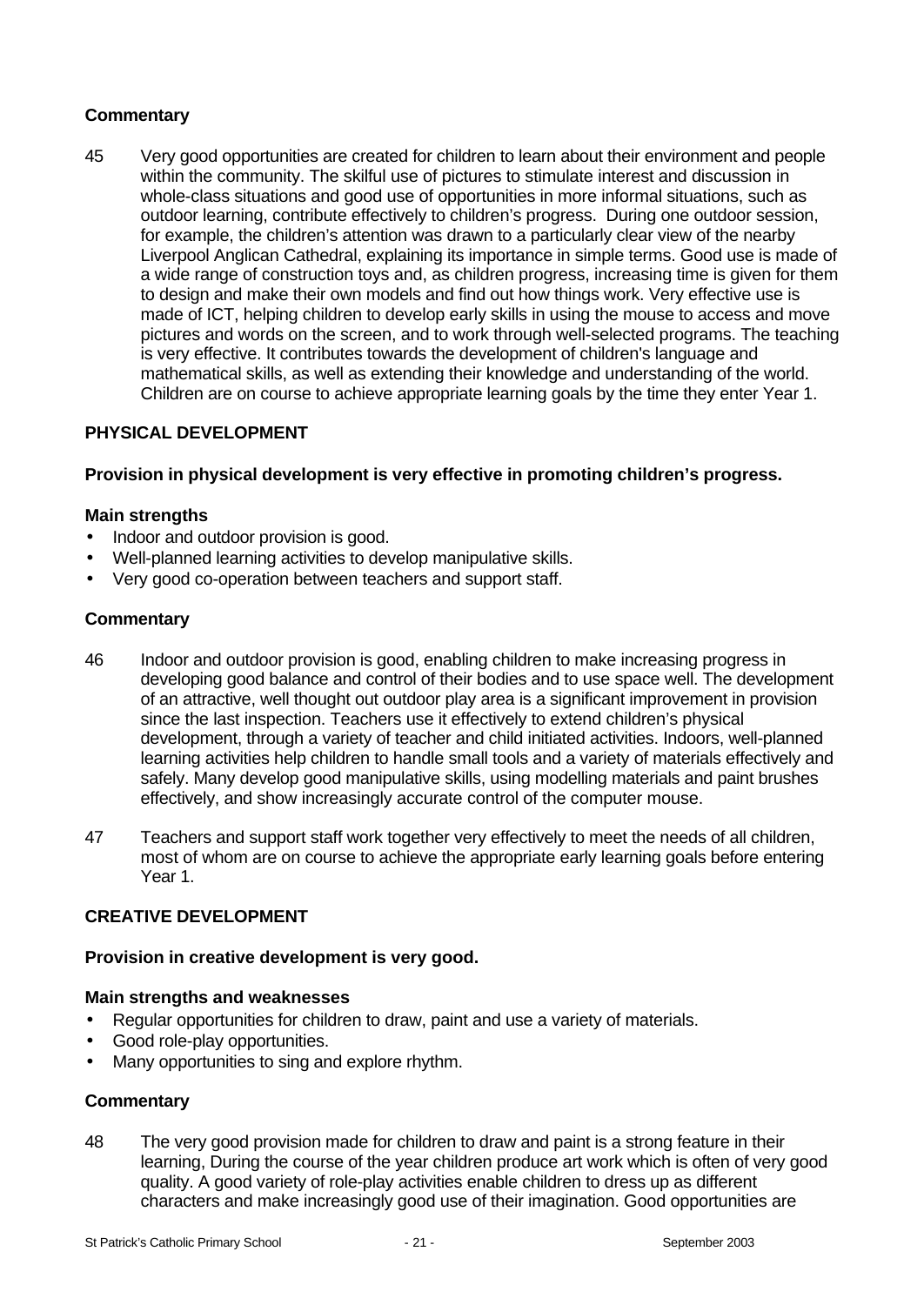provided for children to sing well known songs, and to explore rhythm using percussion instruments. Good provision and very effective teaching promotes very good progress by the children, most of whom are on course to achieve the early learning goals by the time they enter Year 1.

# **SUBJECTS IN KEY STAGES 1 and 2**

# **ENGLISH**

#### **The school makes very good provision for the development of the pupils' skills in English.**

High quality teaching, which draws very effectively on the guidance provided by the National Literacy Strategy, enables pupils make very good progress during their time in the school and achieve high standards in relation to their prior attainment. The increasingly good performance of higher attaining pupils and those with special educational needs reflects the school's very good rate of improvement since the previous inspection.

#### **Main strengths and weaknesses**

- A well planned curriculum, which places strong emphasis on developing the key skills of literacy, and creates a range of interesting opportunities for pupils to apply and use their increasing skills.
- High quality teaching and very effective co-operation between class teachers, teaching assistants, and other support staff, promote high quality learning and enable pupils, at all levels of attainment, to make good, and often very good progress during their time in the school.
- By the age of seven, a majority of pupils achieve appropriate standards for their age in reading and writing and, by the age of 11, standards in English match those found nationally.
- Close attention given to pupils for whom English is an additional language, which enables pupils to gain confidence and make significant progress.
- Very effective use of homework, extending pupils learning and developing a sense of enjoyment in aspects of work such as reading.
- Very effective subject leadership, which co-ordinates all aspects of provision in English.

- 49 The very well planned curriculum meets the needs of all pupils, and ensures that each individual is included and involved in all aspects of the work. In Years 1 and 2, the strong emphasis placed on developing the key skills of speaking and listening and reading and writing, contributes significantly towards the pupils' increasing confidence in expressing themselves. In classes for older pupils, a carefully structured programme of work in literacy lessons builds very effectively on pupils' earlier learning. The school makes very good use of educational visits and visitors to the school to stimulate pupils' interest, and this often results in good quality written work, where pupils draw effectively on the new skills acquired during literacy lessons. In addition, participation in regular school productions, such as the recent performance of "Bugsy Malone", creates valuable opportunities for pupils to extend their speaking and listening skills. The teaching of Spanish increases significantly the pupils' awareness of their own language, and regular conversational activities make a valuable contribution towards the development of pupils' speaking and listening skills.
- 50 The teaching of English is of high quality. Teachers have a secure knowledge of the subject and a good understanding of how pupils learn. The sharing of targets for learning with pupils is a particularly strong feature in the teaching, which gives them a good understanding of their own learning. Teachers work closely with support staff to meet the needs of all pupils. This is particularly apparent during the guided reading and writing activities, when skilful intervention and support by adults enable pupils to overcome difficulties and extends their thinking. In some instances, highly effective close co-operation between the class teacher and a learning mentor initiates individual counselling for a pupil, which often results in overcoming a problem which had previously been a barrier to learning.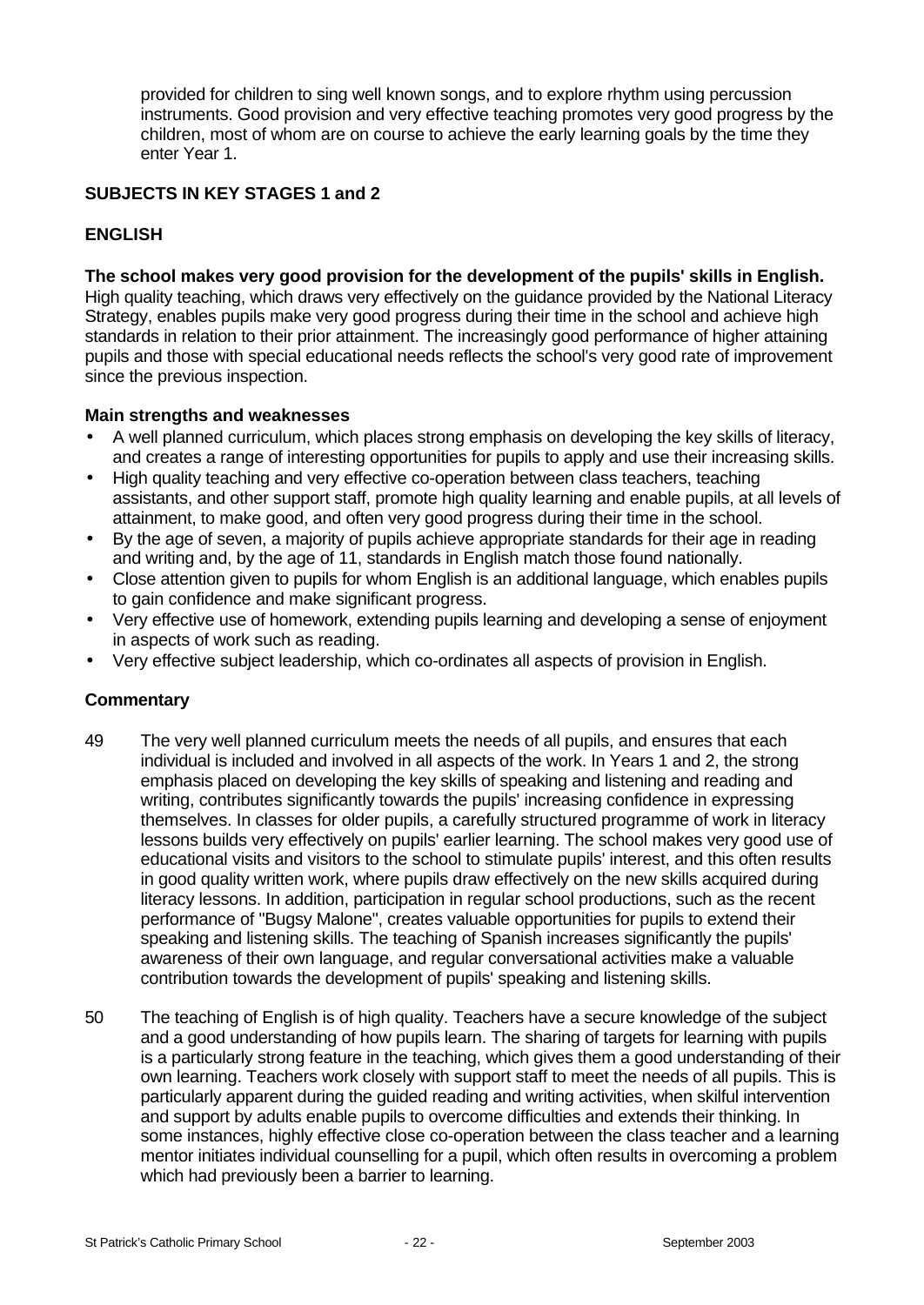- 51 Although overall standards in speaking and listening, reading and writing are below those expected for their age by the time pupils reach the age of seven, a majority of them achieve appropriate standards, and a significant minority exceed the levels expected for their age. By the age of 11, standards match those expected for the pupils' age, and some pupils achieve higher standards. The majority of Year 6 pupils show an ability to adapt talk for various purposes, and make use of a growing vocabulary to convey opinions clearly. They enjoy books, and talk with increasing confidence about their preferences for types of books and different authors. Their handwriting is generally accurate and fluent, and the writing of many pupils indicates a capacity to organise their ideas in an imaginative way, and to make increasing use of adventurous vocabulary.
- 52 The very good provision made for pupils for whom English is an additional language, draws effectively on the valuable support provided by an Arabic speaker. This has a very positive effect on the learning of those benefiting from this attention, who generally make rapid progress in all aspects of English.
- 53 Very good use of homework is a strong feature in the provision for English. Many parents contribute towards their children's learning by hearing them read and taking an interest in the work their children do at home. This motivates pupils, who take a pride in what they have achieved or produced at home.
- 54 Highly effective work by the subject leader contributes significantly towards the very good provision. Whole-school implementation of assessment and monitoring strategies, provide teachers with valuable information which enables them to identify pupils' needs, and plan work in English which challenges and extends pupils appropriately. The positive effect of high quality provision and teaching in English is reflected in the good and often very good progress made by pupils at all levels of attainment, including those with special educational needs. Starting from a very low baseline, pupils achieve very well in relation to their capabilities and, by Year 6, overall standards in English are appropriate for the pupils' age.

#### **Language and literacy across the curriculum**

55 Strong emphasis is placed on the development of literacy skills in work across the curriculum. Teachers are generally very skilful in capturing pupils' interest and initiating discussion during work in other subjects. This helps to promote pupils' confidence in expressing themselves, and acts as a stimulus for writing. During the inspection, particularly good contributions to extending vocabulary and promoting writing skills were seen in science and ICT. Throughout the school, pupils make very good progress in developing these skills and, by Year 6, achieve standards which are appropriate for their age in literacy.

#### **MATHEMATICS**

**The school makes very good provision for mathematics.** It is characterised by high quality teaching that draws extensively on the guidance provided by the National Numeracy Strategy, enabling pupils to make very good progress and achieve high standards in relation to their prior attainment.

#### **Main strengths and weaknesses**

- Good improvement in standards throughout the school.
- All pupils, including those with special educational needs and those with English as an additional language, are fully included and make very good progress.
- Consistently high quality teaching, promoting very good progress.
- Regular monitoring of planning and teaching, and scrutiny of pupils' work have a positive impact on standards.
- A highly structured approach to assessment and rigorous analysis of test results help teachers to identify aspects of the subject that need to be improved.
- Teaching promotes very positive attitudes by pupils towards learning in mathematics.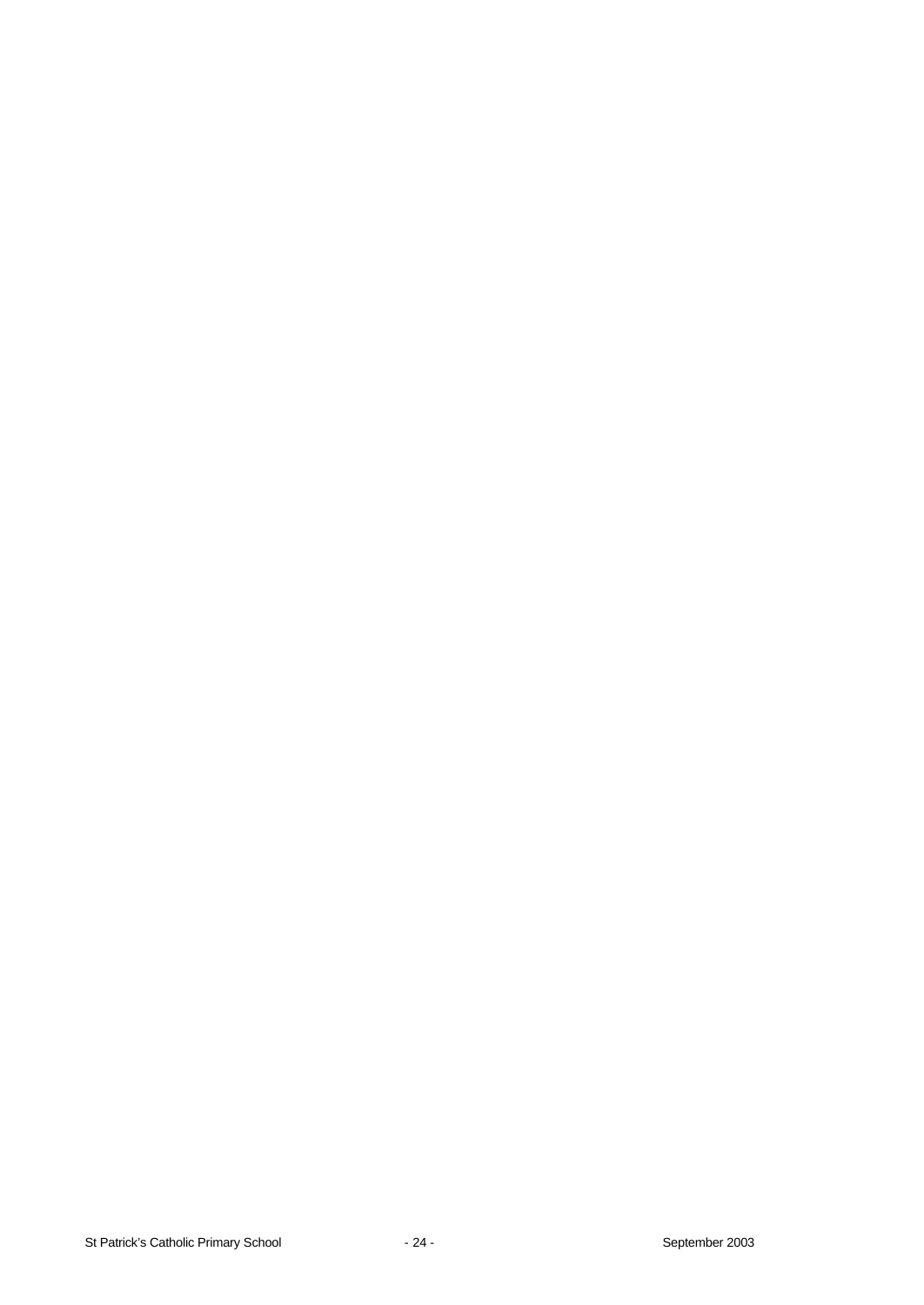Areas for development include the need to:

- increase the provision of opportunities for pupils to use their mathematical knowledge in everyday situations;
- provide more opportunities for pupils to measure and to collect, record and analyse data;
- extend the use of computers in the teaching and learning of mathematics throughout the school.

#### **Commentary**

- 56 The school has prioritised the teaching of mathematics and has extended the time allocated to it. This has had a positive impact on provision, and is reflected in improving standards throughout the school. Basic skills are taught well, and most pupils have good recall of number facts and have a good understanding of mathematical vocabulary. The inspection evidence is consistent with the provisional National Curriculum test results for 2003. These indicate a significant improvement in standards achieved by older pupils, with 84 per cent of Year 6 pupils achieving Level 4.
- 57 Pupils requiring additional support make good progress. Class teachers are aware of their needs and provide work that is well matched to their abilities. Much care is taken to vary the difficulty of the questions asked in oral sessions, and teaching assistants make an effective contribution to the good progress made by these pupils.
- 58 The overall quality of teaching is very good, particularly in Years 5 and 6. The most successful lessons are characterised by lively introductions that capture pupils' interest and imagination. A sharp pace is maintained throughout, and teachers ask appropriately challenging questions that extend pupils' learning. Work is carefully prepared and is well matched to the abilities of the pupils. In a minority of lessons, insufficient time was allowed to check pupils' learning during the plenary session at the end of the lesson. Regular testing to check pupils' progress is carried out very effectively, and the results are carefully monitored in order to identify areas for further improvements.
- 59 Very effective management of the pupils promotes good standards of behaviour. The relationships between teachers and pupils are constructive and supportive. Pupils show positive attitudes and are often engrossed in their learning and work hard on the tasks provided.
- 60 The school has accurately recognised that, in order to improve further, opportunities for pupils to apply their skills in everyday situations need to be extended, and should include challenging tasks, involving data handling and the use of ICT.

#### **Mathematics across the curriculum**

61 Opportunities for pupils to extend their mathematics skills in work across the curriculum, are particularly valuable in science. Investigative and experimental work contribute significantly towards pupils' skills in monitoring and measuring, and in their use of appropriate graphs to represent their findings. By the age of eleven, pupils' numeracy skills are appropriate for their age.

#### **SCIENCE**

**The school makes good provision for science, and the teaching is often of high quality, particularly in Years 5 and 6.** By the age of seven, standards are slightly below the national average, but pupils make good progress. By the age of 11, standards are above the national average and pupils, at all levels of attainment, achieve very well in relation to their prior learning.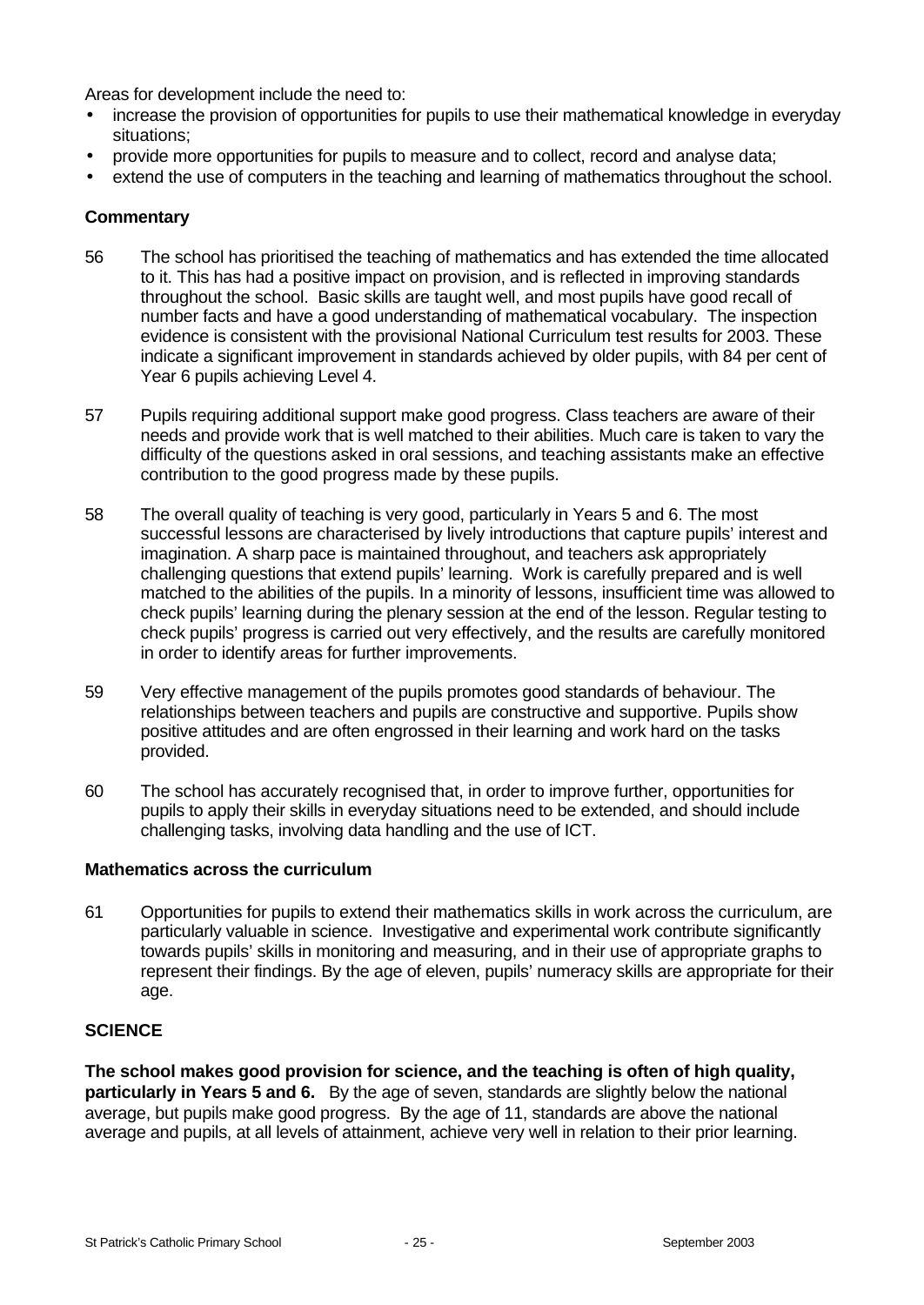#### **Main strengths and weaknesses**

- Teaching is often of high quality, particularly in Years 5 and 6.
- Standards by the end of Year 6 are above the national average.
- Throughout the school, the achievement of pupils, at all levels of attainment, is good and often very good.
- The school provides a very good range of resources for learning.
- Very good attitudes to learning and good behaviour by pupils.
- Very effective use of ICT to enhance learning.

# **Commentary**

- 62 High quality of teaching, particularly in Years 5 and 6 provides the pupils with a very thorough grounding in scientific knowledge and understanding. This contributes considerably towards the pupils' very good progress and above average standards in relation to age, by the end of their time in the school. Throughout the school, the pupils' very positive attitudes to the subject, particularly when learning is set in practical contexts, are a significant factor in the good standards they achieve. An excellent lesson in Year 6 illustrated this very well. In a carefully planned and well organised investigation the pupils dissected owl pellets in order to discover what the owls had eaten. The pupils were completely engrossed in the task, and demonstrated considerable awe and wonder at the contents of the owl pellets. The inspirational teaching was finely attuned to the learning needs of all ability groups. Excellent use was made of a digital microscope linked to an interactive whiteboard so that enlarged images could be seen by the whole class. This enhanced the excitement of the learning, and enabled pupils to make very good progress in extending their understanding of the relationship between predator and prey in food chains. In classes for younger pupils, the teaching is consistently good, enabling the great majority of pupils to achieve well and make good progress in relation to their prior levels of learning.
- 63 Pupils, throughout the school, make good and often very good progress in the development of their scientific knowledge and understanding. In some classes, their progress in extending their scientific enquiry is also very good, although this is not a consistent feature in all classes. The very good level of resourcing is a strong feature in the provision. In addition, the very good co-operation between class teachers and support staff ensure a high level of support for pupils with different needs. Pupils with special educational needs are very well supported, helping them to make significant progress, and those with English as an additional language receive close attention to support their progress.
- 64 The leadership and management of the subject is very effective in promoting high standards of achievement, in relation to pupils' prior attainment, However, there is scope for achieving greater consistency in providing pupils with opportunities to engage in scientific enquiry activities. Since the last inspection, the school has made significant progress in improving the standards achieved by pupils at the end of Year 6. Its considerable success in this respect has contributed towards the award of Beacon status. Work in science contributes very effectively towards the pupils' progress in ICT, with its imaginative use to support learning. Pupils also extend their mathematical skills, as they measure the outcomes of investigations, and represent their findings in graphical form. The progressive introduction of new scientific terms extends the pupils' vocabulary, contributing effectively towards the development of their literacy skills.

# **INFORMATION AND COMMUNICATION TECHNOLOGY**

**The school makes very good provision for the development of pupils' knowledge, understanding and skills in ICT**. The pupils make very good progress and achieve standards which are at least appropriate for their age by the end of Years 2 and 6. This represents considerable improvement since the last inspection, when provision and standards in ICT were judged to be unsatisfactory.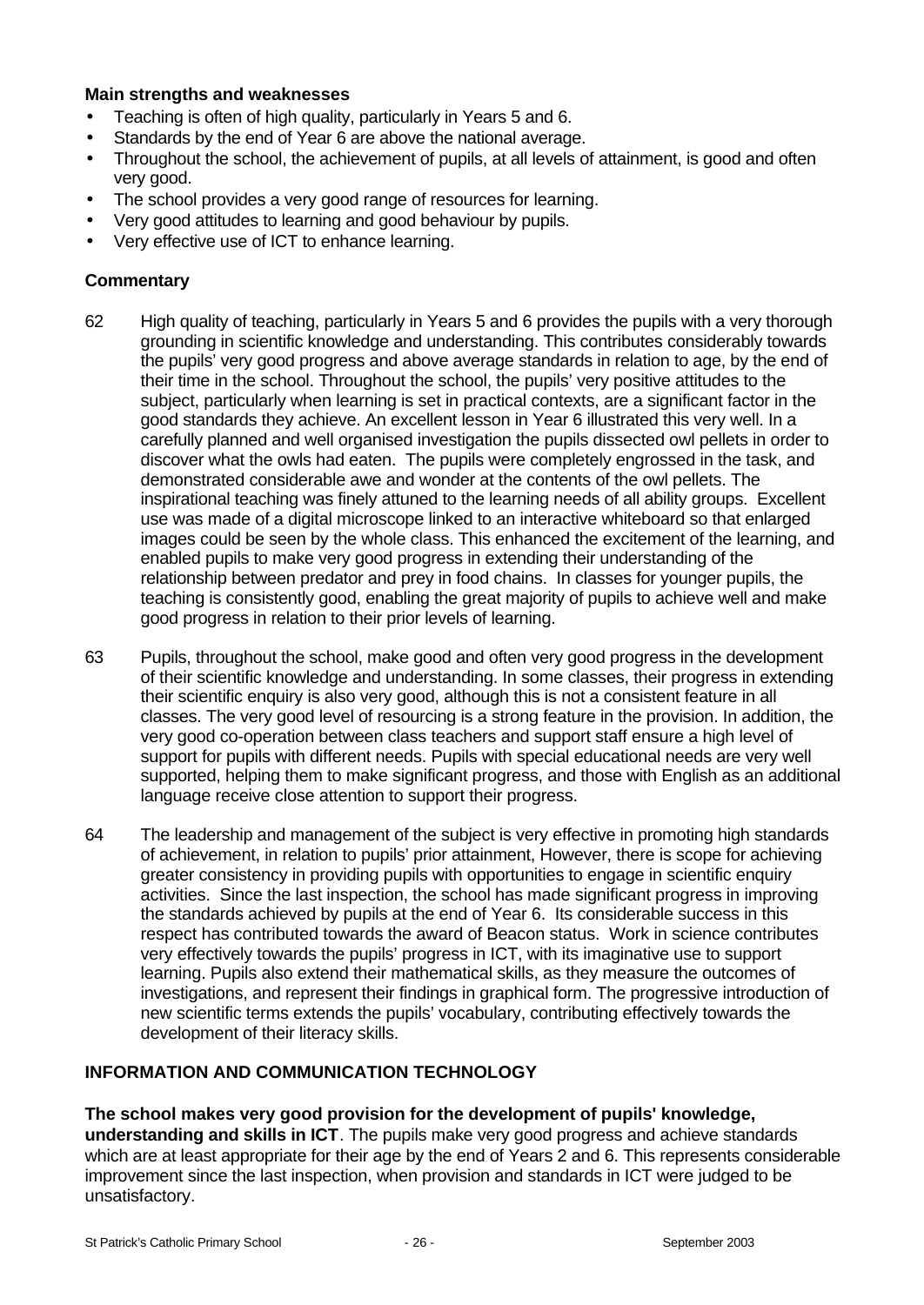# **Main strengths and weaknesses**

- A well thought out programme of work, which meets fully the requirements of the National Curriculum.
- High quality teaching and very effective support for pupils by classroom assistants.
- Very good use of external support to extend and enhance pupils' learning.
- The availability of the computer suite and greatly improved resources.
- Very effective subject leadership and good provision of training for teachers and support staff.
- Very effective use of ICT, particularly the interactive whiteboards, to support and enhance teaching in most subjects.

# **Commentary**

- 65 Throughout the school, the curriculum provides pupils with a rich variety of learning opportunities. Pupils engage in well selected activities and make very good progress in acquiring knowledge and understanding and developing their skills in the various aspects of ICT.
- 66 High quality teaching promotes very good progress by pupils at all levels of attainment, including those with special educational needs. Pupils achieve very well in relation to their prior attainment, and by the age of seven and 11, standards are at least similar to those found nationally. Older pupils exceed the expectations for their age in some aspects of ICT. For example, they are able to use ICT devices with sensors to monitor and measure external events accurately, as part of investigative work in science. In a science lesson observed during the inspection, pupils in Year 6 made excellent use of digital microscopes to examine the bones of small creature within owl pellets. The pupils' ability to use ICT to present their work in ways which meets the requirements of particular purposes and audiences is also a strong feature. They adjust the size, shape and colour of text confidently, and use illustrations and sound to enhance their presentations.
- 67 Teachers and support staff work together very effectively to ensure that all aspects of ICT are accessible to all pupils. Care is taken to check that boys and girls enjoy the same opportunities. Pupils with special educational needs are well supported and make good progress. Those for whom English is an additional language receive close support, particularly in the early stages of learning English. They benefit greatly from ICT work, and their teachers find that the work of such pupils on the computer provides a good indication of the progress they are making in learning a new language. Opportunities are also created during formal and extra-curricular activities to ensure that higher attainers and those that are particularly gifted are set tasks which challenge and extend them appropriately.
- 68 Very effective subject leadership contributes significantly towards very good provision and high quality teaching. Teachers are provided with clear guidance, and benefit regularly from training in new skills. The computer suite and a good range of ICT learning resources, such as interactive whiteboards, and the imaginative use of external expertise, such as that provided by Merseygrid, all help teachers to capture pupils' interest, challenge their thinking and extend their learning. The increasing expertise of some of the school's staff is recognised by their involvement in a Beacon initiative to share ICT expertise with teachers in other schools.

#### **Information technology across the curriculum**

69 Having achieved considerable improvements in provision and standards in ICT since the last inspection, the school continues to extend its use in work across the curriculum. For example, the highly effective use of ICT to support work in science, is shared with other schools as part of the Beacon initiative. Very good use is made of interactive whiteboards to capture pupils' interest and achieve a high level of participation. The growing expertise of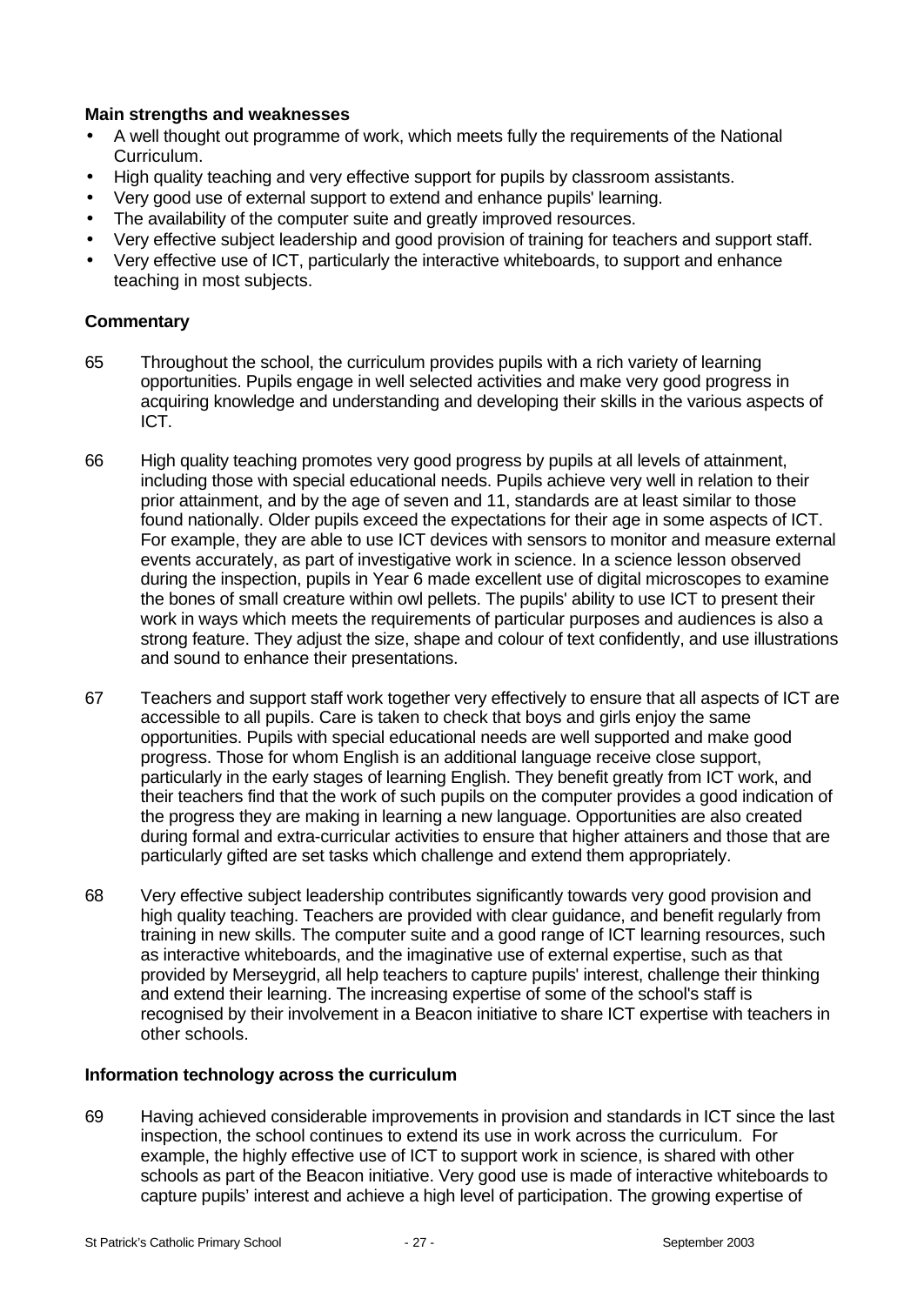teachers and increasing knowledge, skills and understanding of the pupils, contributes significantly towards the increasingly effective use of ICT across the curriculum.

# **HUMANITIES**

**Provision for history and geography is satisfactory.** Standards are slightly below those expected by the age of seven, but similar to the national picture by the age of 11. Throughout the school, pupils' achievement, in relation to prior learning, is satisfactory.

#### **Main strengths and weaknesses**

- Good provision for learning enrichment in history, through visits and visitors.
- Residential visits provide very good opportunities for practical fieldwork in geography.
- ICT makes a good contribution to learning in geography.

Areas for improvement include:

- Insufficient focus on the enquiry skills basic to learning in history and geography.
- Some poor teaching of history.

#### **Commentary**

- 70 Due to the timing of the inspection and the school's timetabling arrangements, no lessons were seen in geography. However, samples of pupils' work were examined. Five lessons were seen in history, and pupils' work was sampled. Pupils generally make satisfactory progress in both subjects as they move through the school.
- 71 They extend significantly their knowledge of historical events and people in the past, in history, and of different places, in geography. In a good lesson observed in Year 2, for example, pupils showed a good understanding of the events leading up to and during the Great Fire of London. In Year 5, pupils showed good knowledge of factory life, and the demands placed on children, in Victorian Britain. Their learning is enhanced considerably by educational visits and the contributions of visitors to the school, which stimulate and enthuse the pupils. However, in both subjects, the pupils do not make as much progress as they should in developing their study skills in historical and geographical enquiry.
- 72 The overall quality of teaching in history is satisfactory. Some of the teaching is good, enabling pupils to make significant progress in relation to their prior learning. The very good use of ICT to support learning, and the opportunities for pupils to engage in fieldwork, during extra-curricular activities are very good features in the teaching. Most teachers manage the pupils very effectively, promoting good standards of behaviour and a positive learning atmosphere. However, in one of the history lessons observed, the teaching was poor. Weaknesses in pupil management and inappropriate learning activities, resulted in pupils rapidly losing interest, and very little learning took place.
- 73 The management of history and geography is satisfactory overall, but there is scope for achieving greater consistency in the emphasis placed on developing pupils study skills in both subjects. Curriculum enrichment activities, such as visits to places of interest, and the contribution of visitors to the school, are very strong features in both subjects.

# **CREATIVE, AESTHETIC, PRACTICAL AND PHYSICAL SUBJECTS**

**Provision for art and design, design and technology, music and physical education is good. Some aspects of physical education are outstanding**. It was only possible to observe a relatively small sample of lessons in art and design, design and technology, music and physical education. However, examination of curricular planning, work completed previously, and discussion with teachers and pupils indicate that the programme of work in each subject meets fully the requirements of the National Curriculum. The teaching and learning observed was of good quality,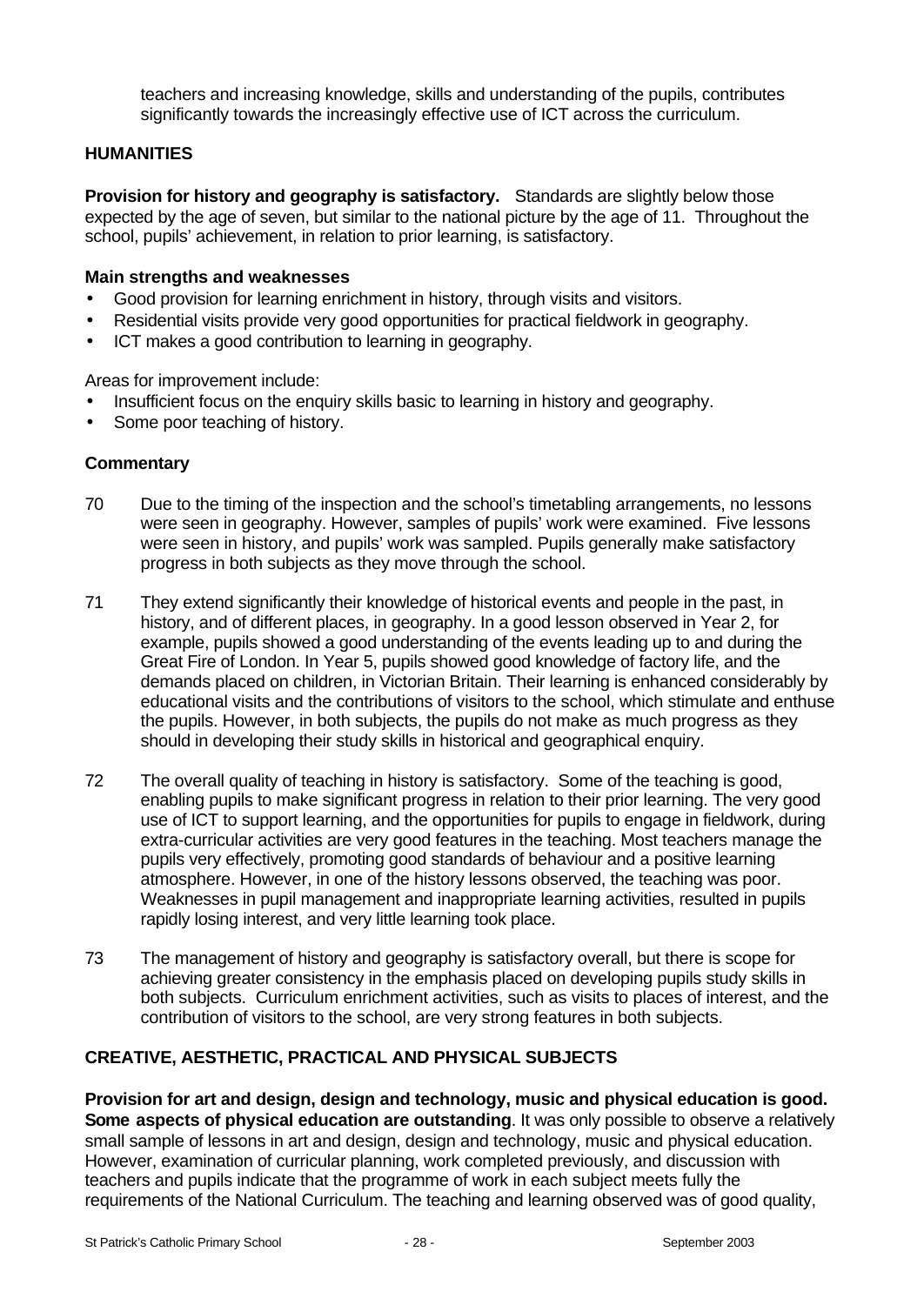and pupils, at all levels of attainment, achieve well in each subject. By the age of seven and 11, standards are at least appropriate for the pupils' age. In physical education, a significant number of pupils exceed the levels expected for their age. In art and design, some of the work produced is of a high quality. All of the subjects are led and managed effectively. The school has built successfully on the last inspection, and made particularly good progress in design and technology, where standards in the last inspection were judged to be unsatisfactory.

# **Main strengths and weaknesses**

- In art and design, pupils use a wide range of media to produce work of good and sometimes high quality.
- Work in art and design makes a valuable contribution to improving and developing pupils' understanding of other cultures and traditions.
- In design and technology, well planned opportunities are provided for pupils to design, make and evaluate their products.
- In music, pupils benefit from many opportunities to perform for various audiences and from the expertise of key staff and visiting teachers.
- In physical education, pupils have access to a wide range of activities, and the provision made for pupils to participate in extra-curricular sporting activities is outstanding.

#### Area for improvement

• There is scope for improving further the arrangements for monitoring and recording pupils' progress in art and design and design and technology.

- 74 In art and design, pupils benefit from well planned opportunities to explore and develop their own ideas and to use a range of media. They use paint, clay, fabric, dyes, crayon, papier mache, hessian, felt and wax. Visiting artists provide additional support, and inspire pupils to produce work of high quality. Work in art and design, such as the Indian wall hangings produced in Year 3, makes a significant contribution to pupils' appreciation of other cultural traditions.
- 75 In design and technology, by the age of seven, pupils generate their own ideas and plan what they are going to do next. They select appropriate tools, and join and combine materials in a range of ways. This was well illustrated, for example, when Year 2 pupils successfully made hand puppets using a wooden frame and fabric. By the age of 11, the pupils produce appropriate designs to build their own alarm systems. They learn to evaluate their work as it develops, and show good understanding of what is required to ensure designs will be successful. For example, they know that wide bases help to make structures more stable. A long term curricular map helps teachers to plan appropriate activities, and an effective 'traffic light system' has been developed to record pupils' progress.
- 76 In music, the recently appointed deputy headteacher has a high level of expertise in music which is contributing significantly towards improving the quality of provision and teaching in the subject. The wide range of opportunities created for pupils to participate in end of term school productions and contribute towards concerts organised at a city level, help considerably to develop their confidence in performing. Some pupils benefit considerably from the expertise of visiting teachers, who provide tuition for those learning various instruments.
- 77 In physical education, the curriculum is well structured, and pupils acquire knowledge and skills in a planned and organised way. They have a good understanding of fitness and health and know that practice can improve performance. Teaching staff provide their expertise willingly outside normal school hours, promoting high levels of pupil involvement in physical education. An excellent range of extra-curricular activities is offered including gymnastics, netball, athletics, football, cross country running, and badminton and the school has recently gained the Activemark award. Expertise from outside school is regularly used to enhance the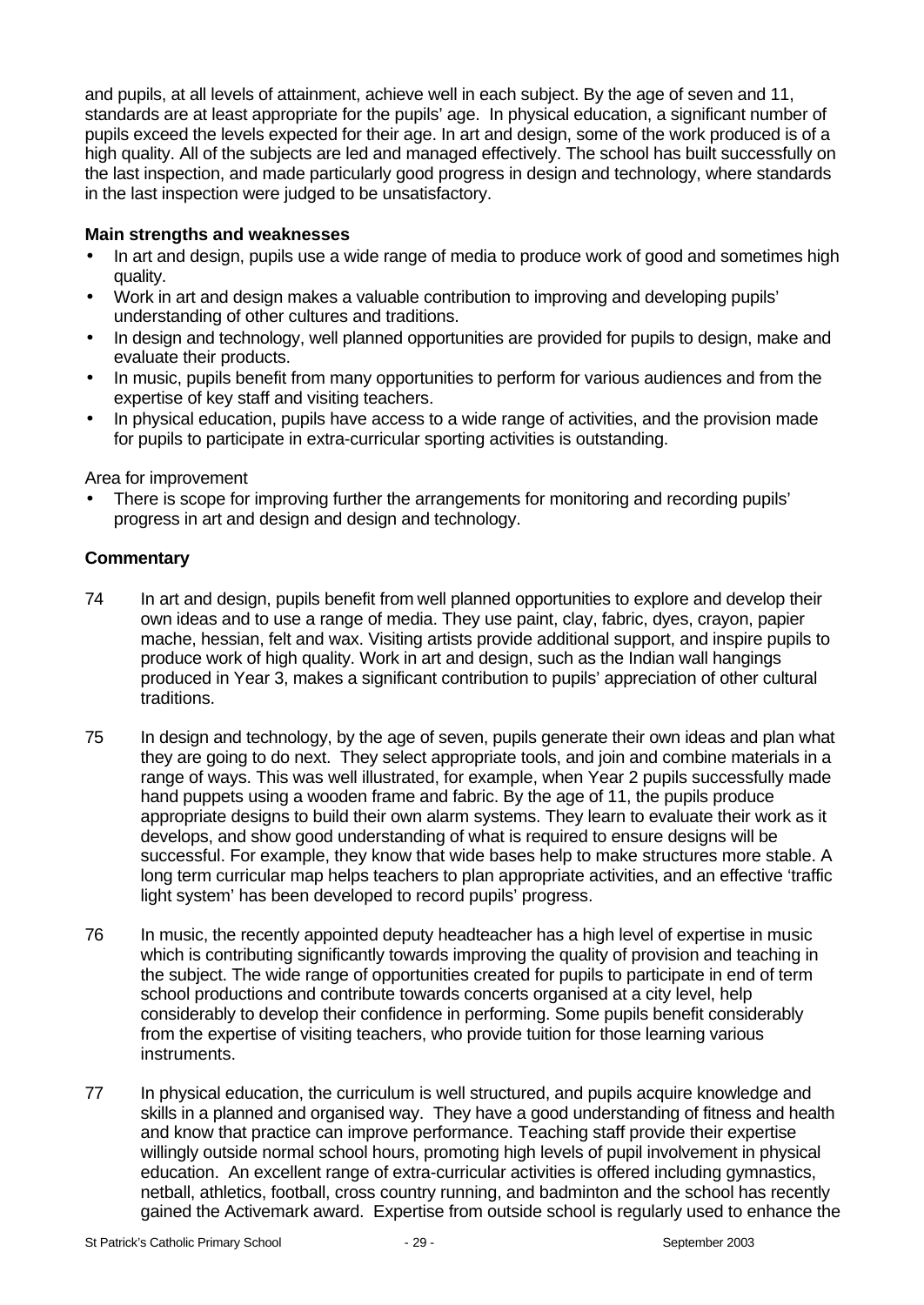quality of experience offered, and a significant proportion of the pupils achieve very high standards in games, particularly football and in gymnastics, athletics and swimming.

#### **Personal Social and Health Education and Citizenship**

78 The school makes very good provision for all of these aspects. The pupils' personal and social development is strongly emphasised throughout the school and, as pupils mature, increasingly specific attention is given to health, sex education and relationships, and the dangers of drug misuse. The high quality of extra-curricular provision contributes significantly towards pupils' social development, and the outstanding provision for competitive sport helps them to develop a healthy lifestyle and pride in their own ability. Well taught lessons focusing on aspects of personal, social and health education, as well as the principles of good citizenship, extend considerably the pupils' all-round development. The work of the school council provides pupils with a good insight into how a democratic process can be of benefit to them and the school as a whole, and there is a growing number of examples of the council's views and ideas resulting in significant improvements in provision.